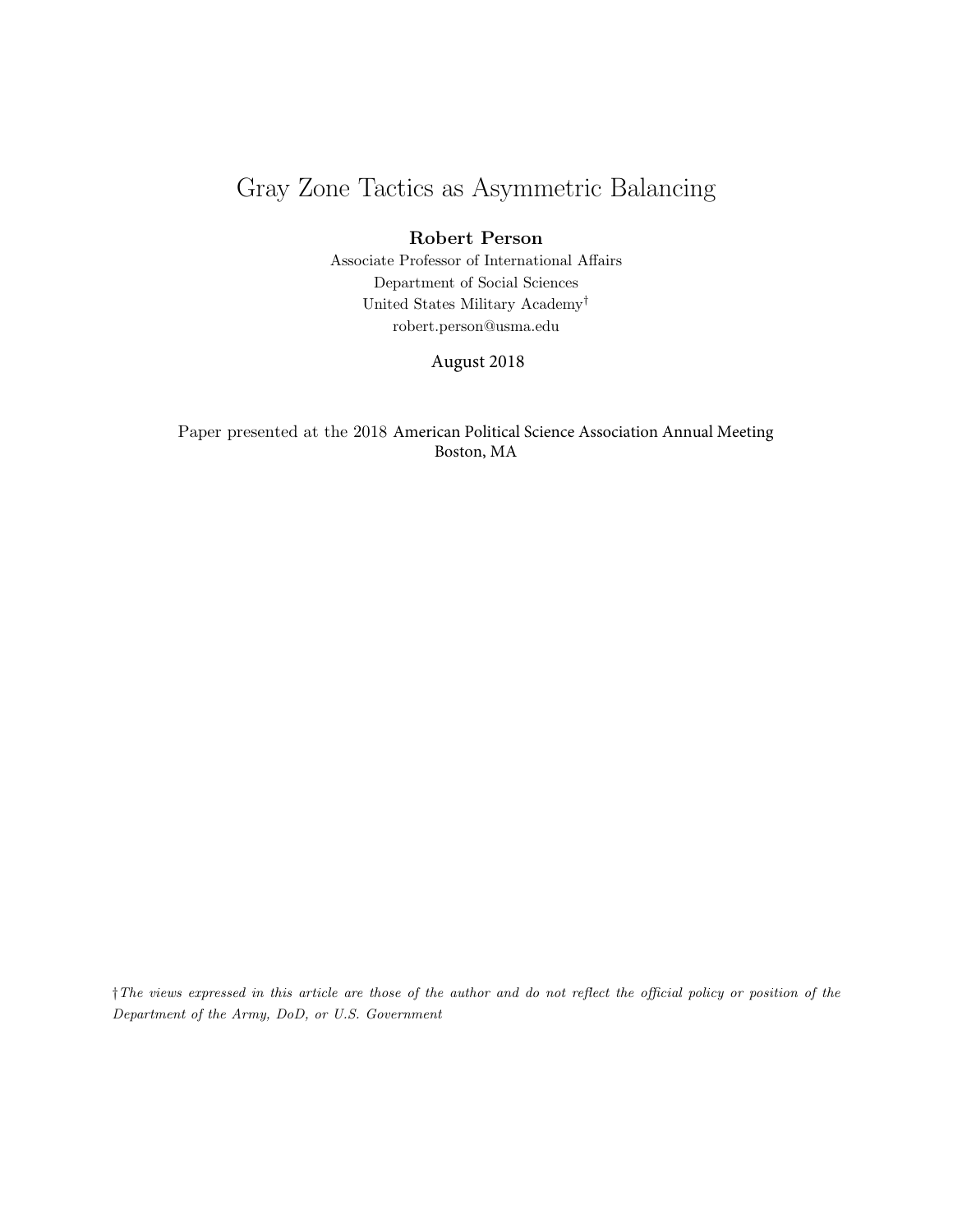## 1 Introduction

An impassioned speaker seizes the bull horn, launching into a scathing invective against the corruption and tyranny of the ruling authorities. The citizens gathered in front strain to hear the speaker, so loud is the rumble of the crowd, which stretches out deep into the public space that the protesters have occupied. The collective anger of the crowd builds until they spill out into the streets, marching in defiance to nearby government buildings. The rebellion has begun...

This scene could describe the eastern Ukrainian city of Donetsk on April 7, 2014. On that day, protesters would occupy government buildings in the regional capitols of Donetsk, Luhansk, and Kharkiv, demanding independence from the Ukrainian state and the Kyiv government that rules it. These protests would eventual escalate into a full-fledged civil war in the Donbas that divides Ukraine to this day. But the scene could also describe a protest in New York City on November 12, 2016 that was characterized by vitriolic anger leveled against the Predident Elect of the United States, Donald Trump, whose Manhattan residence in Trump Tower served as the culminating focal point for their protests.<sup>1</sup>

Both protests, history would show, had been fueled by deliberate efforts by the Russian government and its agents to stoke discord and sow division within the target populations in order to achieve strategic political objectives. In both cases, Russian agents working for or on behalf of the state, utilized tactics of information warfare, political propaganda, misinformation and misdirection, and infiltration of target organizations and movements – tactics characteristic of "gray zone conflict" to achieve their objectives. In the Ukrainian case, these gray zone tactics were part of a larger hybrid warfare strategy that laid the groundwork for later kinetic military operations. But in the American case, few would believe that Russia's disruptive political warfare was prelude to civil war, invasion, and annexation of the island of Manhattan.

This article argues that the dominant interpretation of gray zone tactics, one that assumes that they are part of a coordinated hybrid warfare strategy with military aims, is highly flawed. And

<sup>1.</sup> Ali Breland, "Thousands attended protest organized by Russians on Facebook," The Hill, October 31, 2017, http://thehill.com/policy/technology/358025-thousands-attended-protest-organized-by-russians-on-facebook.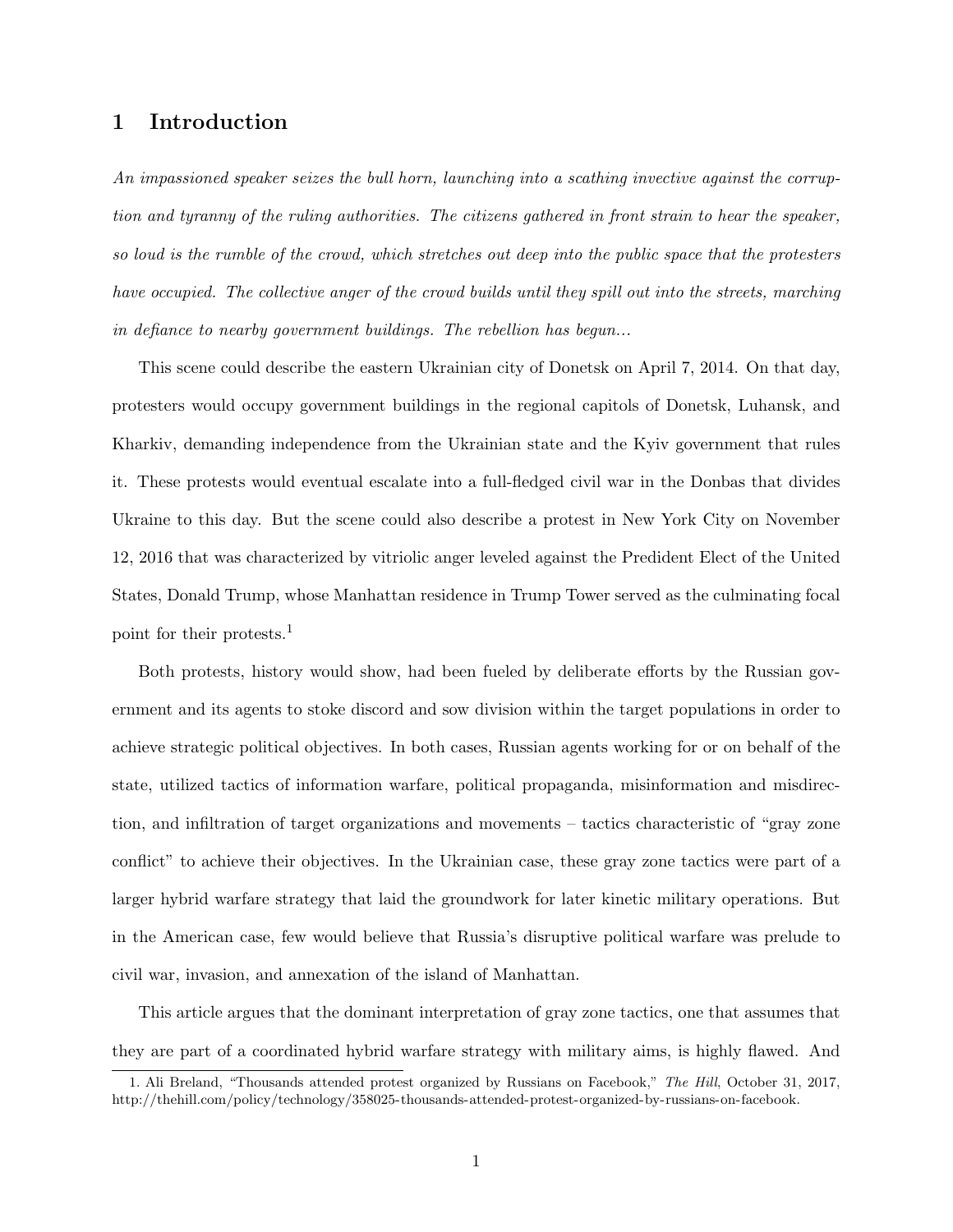yet this is the lens through which many in the American military, political, and even scholarly establishment view gray zone tactics. Such a framework conditions analysts and decision makers to misunderstand the motives of such techniques, misjudge the threats they pose, and ultimately apply miscalibrated policy responses to such threats. The example of a Russian invasion of New York is farcical. But several additional cases of Russian gray zone tactics in Eastern Europe are no laughing matter. When we see gray zone tactics applied in these states, do we assume that the hybrid war is imminent, or is something else entirely going on?

Rather than part of hybrid warfare and prelude to kinetic military operations, this article argues that gray zone tactics should, in some instances, be understood as a form of strategic balancing behavior pursued by second-rate powers against more powerful adversaries. As such, they constitute a form of "asymmetric balancing" that seeks to undermine and erode the ability of the superior adversary to achieve its interests in international affairs. As such, the concept of asymmetric balancing is fundamentally "subtractive" – seeking to subtract weight from the adversary's scale – rather than the additive approach of most internal and external balancing strategies which seek to add capabilities and allies to one's side. Furthermore, asymmetric balancing falls on the spectrum between costly military-focused "hard balancing" strategies like armament and alliance formation on the one hand, and the less militarized but often ineffective "soft balancing" strategies on the other.

The following section of this paper discusses the literature on balancing behavior in international relations, further developing the concept of asymmetric balancing and situating it within the wider literature. It then explores the attributes of gray zone tactics, particularly as they have been incorporated into models of hybrid warfare. I critique this warfare-focused model-based approach to analyzing gray zone tactics, arguing that such models lead analysts who use them to misjudge the motives and meaning of such operations. Second-rate powers like Russia utilize gray zone tactics not solely as an element for hybrid war, but more often as a way to contain and constrain more powerful strategic adversaries like the United States. A subsequent section (–TO BE WRITTEN–) illustrates asymmetric balancing in action through several recent cases, while the concluding portion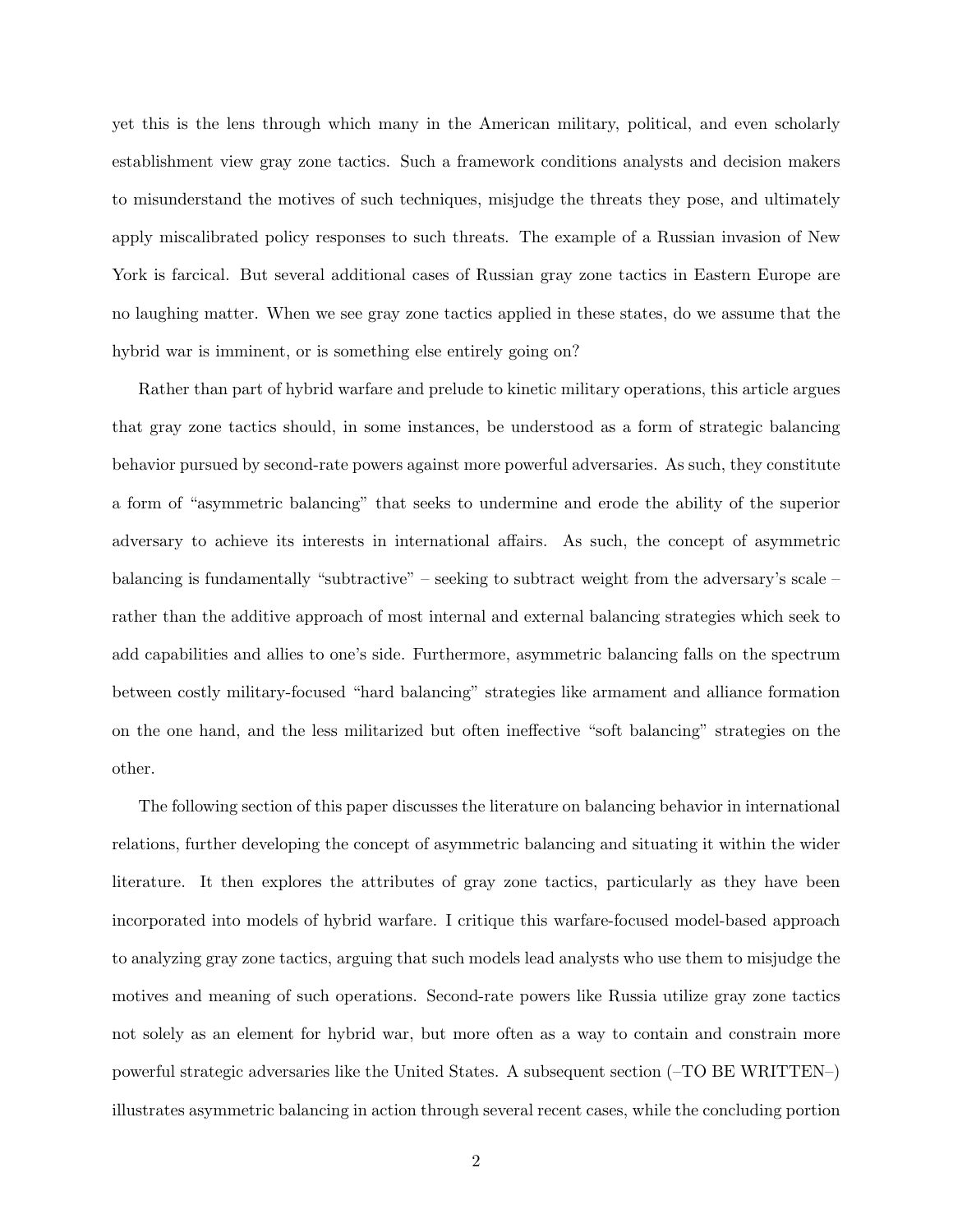of the paper explores policy implications.

## 2 Balancing Behavior in International Relations Theory

It is, perhaps, no stretch of credulity to declare that states (and their predecessors) in the international system have been engaged in balancing behavior since the dawn of time. Or at least since the dawn of time. Indeed, many contemporary scholars of international relations might be tempted to condense the entirety of Thucydides' *History of the Peloponnesian War* down to a single line, however offensive such a proposition might be to classicists. "What made war inevitable," Thucydides wrote, "was the growth of Athenian power and the fear which this caused in Sparta.".<sup>2</sup> Indeed, this fear of domination by others — and fear of the power that enables them to dominate — is a long-running theme throughout realist political thought. In articulating his philosophy of mankind that would be applied centuries later to the actions of states, Hobbes warned, "because there be some that, taking pleasure in contemplating their own power in the actus of conquest, which they pursue farther than their security requires, if others, that otherwise would be glad to be at ease within modest bounds should not by invasion increase their power, they would not be able, long time, by standing only on their defence, to subsist." The consequence of such power-seeking individuals, Hobbes concluded was that "augmentation of dominion over men [is] necessary to a man's conservation."<sup>3</sup>

Projected onto the actions and reactions of states in the international system, the dynamics of power, fear, and domination have generated the central workhorse of realist IR theory, otherwise known as balance of power theory. Though scholars have rightly sought analytical distinctions between the related concepts of "balance of power theory," theories of "balances of power," and theories of "balancing,"<sup>4</sup> the undeniable fact is that polities have been motivated by fear of domi-

<sup>2.</sup> Thucydides, History of the Peloponnesian War (New York: Penguin Books, 1972), Book I, Chapter 23, p. 49.

<sup>3.</sup> Thomas Hobbes, Leviathan, ed. Richard Tuck (Cambridge: Cambridge University Press, 1996), Chapter XIII.

<sup>4.</sup> See Daniel H Nexon, "The balance of power in the balance," World Politics 61, no. 2 (2009): Though an important debate, this article does not aspire to engage in the debate over whether stable balances of power do, in fact, recurrently form whether by the intention of states or simply as a natural consequence of anarchy. Nor does this paper delve deeply into the relative stability or war-proneness of various distributions or "balances" among the world's great powers. Rather, this paper accepts the relatively uncontroversial premise that states in the anarchic international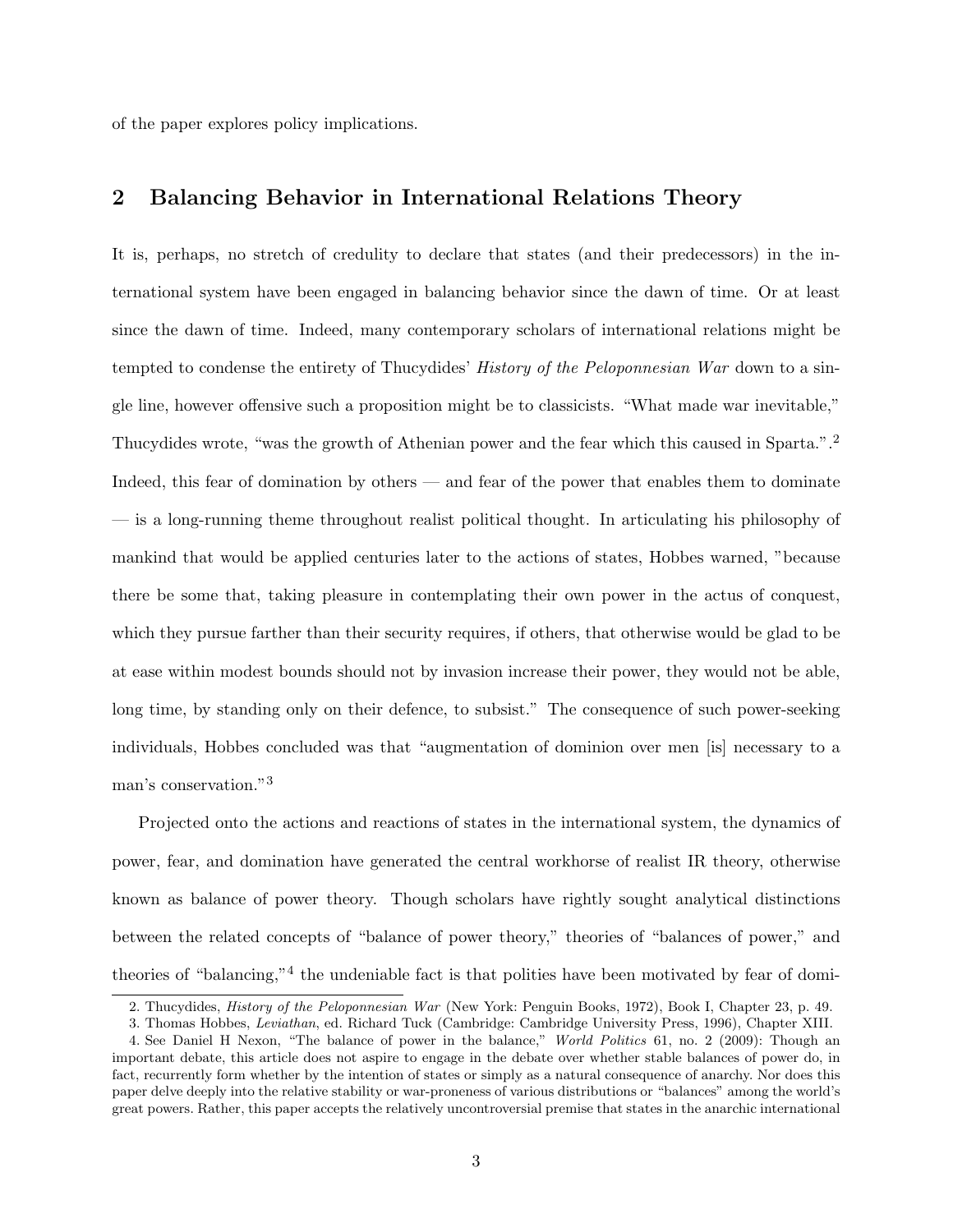nation by potential hegemonic rivals to engage in what we now label "balancing behavior" across the span of world history, both modern and ancient.<sup>5</sup> Whether the pursuit of power — and the fear it induces in others — stems primarily from human nature<sup>6</sup> or from the incentives built into an anarchic international system,<sup>7</sup> the result is the same: "Great powers fear each other...After all, for every neck, there are two hands to choke it.".<sup>8</sup> The thicker the neck and the larger the hands, the more that other great powers have to fear: realists have long noted that a state's greatest fear is "another nation's designs for world domination."<sup>9</sup>

This constant fear of domination by those who are allowed to become too strong, from the Athenian empire to the German Reich, unsurprisingly leads to constant machinations to avoid such a scenario. As Morgenthau noted, even when the system was more or less " balanced" by a roughly equal distribution of power among great powers, such would always be a "precarious stability in the relations between the respective nations, a stability that is always in danger of being disturbed and, therefore is always in need of being restored."<sup>10</sup> And so, just as anarchy is the constant and eternal reality of international politics, so too, according to Waltz, is the maxim that "a balance, once disrupted, will be restored in one way or another."<sup>11</sup> "Power," he pithily noted, "begs to be balanced."<sup>12</sup>

system feel threatened by potential hegemonic states and thus engage in balancing behavior as a reaction to such threats. Put another way, this paper explores the methods that states use to attempt to balance against threatening states; it does not make claims as to the outcomes of such efforts, whether those outcomes are framed as success in containing a hegemon or framed as the restoration of a stable or "balanced" distribution of power.

<sup>5.</sup> Stuart J Kaufman, Richard Little, and William Curti Wohlforth, The balance of power in world history (New York: Palgrave MacMillan, 2007); Jack S Levy and William R Thompson, "Hegemonic threats and great-power balancing in Europe, 1495-1999," Security Studies 14, no. 1 (2005): 1–33.

<sup>6.</sup> Hans Morgenthau, Politics Among Nations, Seventh edition, ed. Kenneth W. Thompson and W. David Clinton (New York: McGraw-Hill, 2006), 4.

<sup>7.</sup> Kenneth Waltz, Theory of International Politics, Reissued edition (Long Grove, IL: Waveland Press, 2010).

<sup>8.</sup> John Mearsheimer, The tragedy of great power politics, Second edition (New York: WW Norton & Company, 2014), 32, 31.

<sup>9.</sup> Morgenthau, Politics Among Nations, 198.

<sup>10.</sup> Ibid., 185.

<sup>11.</sup> Waltz, Theory of International Politics, 128.

<sup>12.</sup> Kenneth N. Waltz, "Why Iran Should Get the Bomb," Foreign Affairs, July/August 2012 2012, accessed May 22, 2017.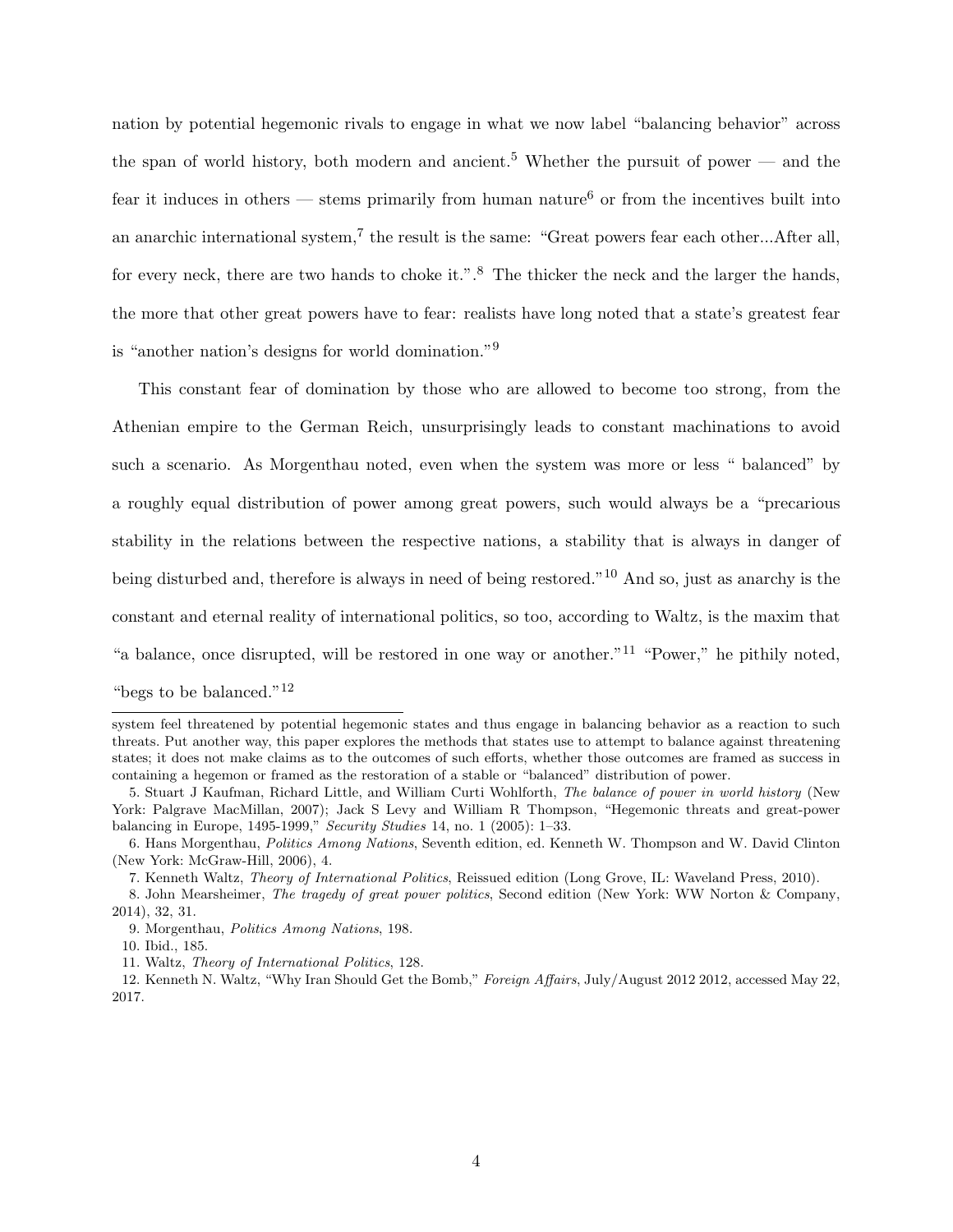## 2.1 Additive vs. Subtractive Balancing

The ways by which states go about this task is through a variety of strategies that are collectively referred to as "balancing behavior." Morgenthau, like many others, adopted the literal imagery a scale to describe the simple mechanics of balancing behavior: "The balancing process can be carried on either by diminishing the weight of the heavier scale or by increasing the weight of the lighter one.".<sup>13</sup> Thus, a state (or group of states) seeking to counterbalance a threatening rival (or group of rivals) could try to restore a balance by either adding weight to their own side of the scale or by attempting to reduce the weight on the rival side of the scale. Nevertheless, the vast majority of the literature on balancing behavior is oriented towards what I term "additive balancing," strategies oriented toward increasing the power of one's own side of the scale.<sup>14</sup> Not surprisingly, most discussions of additive balancing also focus on traditional military instruments of state power as the main weights that are added to one side's scales. Schweller's definition of balancing illustrates both points: "The means [of balancing]...are arms and allies: states counterbalance threatening accumulations of power by building arms (internal balancing) and forming alliances (external balancing) that serve to *aggregate* each other's military power"(emphasis added)..<sup>15</sup>

Surprisingly understudied in the literature on balancing behavior are what I term "subtractive balancing" strategies, those explicitly designed to subtract power from the opposing side's scale. Though such strategies – or at least their motives – are often implied in many definitions of balancing and associated discussions of containment, subtractive balancing strategies have rarely been treated as analytically distinct objects for study or theorization. Important subtractive exceptions to the additive bias inherent in most discussions of balancing include Crawford's work on "wedge strategies" of alliance disruption; Nexon's treatment of "divide and balance," and "binding" strategies; as well as some elements of "asymmetric balancing," and certain definitions of "soft balancing"

<sup>13.</sup> Morgenthau, Politics Among Nations, 185.

<sup>14.</sup> Timothy W Crawford, "Preventing enemy coalitions: How wedge strategies shape power politics," International Security 35, no. 4 (2011): 175.

<sup>15.</sup> Randall L. Schweller, "The Balance of Power in World Politics," in Oxford Research Encyclopedia of Politics (2016), 4-5, doi:10.1093/acrefore/9780190228637.013.119, http://politics.oxfordre.com/view/10.1093/acrefore/ 9780190228637.001.0001/acrefore-9780190228637-e-119..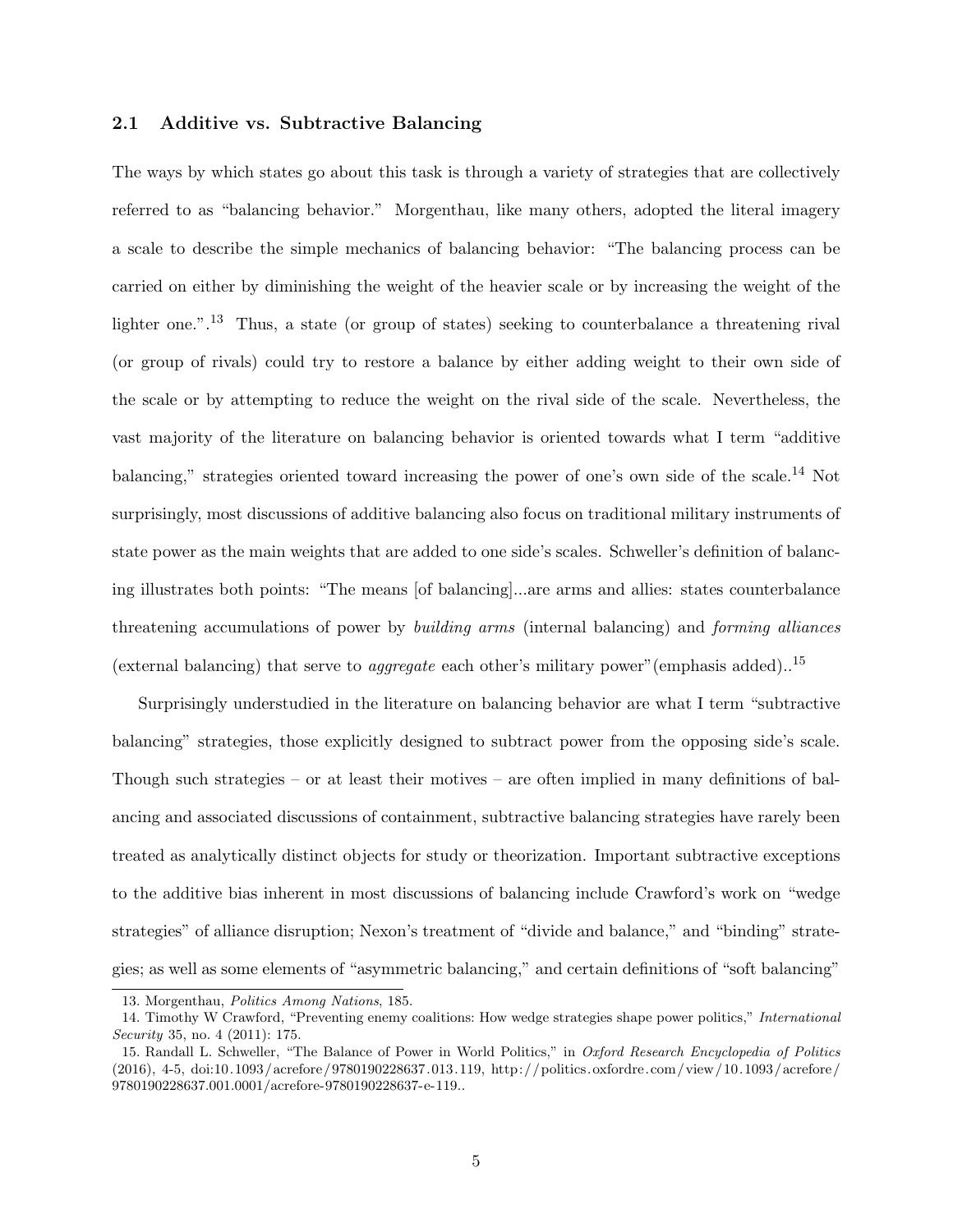strategies.<sup>16</sup> I return to and expand on some of these works and concepts, below.<sup>17</sup>

There is, I believe, good reason to devote greater attention to subtractive balancing strategies. First, as I will argue throughout this paper, such strategies can, under certain circumstances, can have meaningful consequences for the overall distribution of power - sometimes, taking weight off the other side's scale can be just as effective, if not more so, than adding to your own. Second, such strategies can allow states that lack the domestic resources or available allies necessary for additive balancing to deploy effective balancing measures against a much more powerful rival. Subtractive strategies such as those explored later in this paper allow second-tier states to punch well above their weight at relatively low cost. Third, analysis of subtractive balancing strategies allow us to recognize that the conception of what constitutes a state's power in the 21st century goes well beyond traditional metrics of military and economic power. By developing a more deliberate analytical framework for balancing behavior that explicitly incorporates strategies intended to reduce another state's power (particularly through nonmilitary means), we can utilize IR theory to better understand 21st century threats such as cyber and information operations and vice versa. This paper seeks to contribute to this understanding by analyzing so-called "gray zone" tactics as an important type of subtractive balancing behavior.

## 2.2 Internal vs. External Balancing

If the ultimate goal of this paper is to elaborate on balancing behavior of the future, then we must first briefly review the balancing behavior of the past (or, more properly, balancing behavior as it has been discussed in the literature of the past). As noted previously, the great majority of the

<sup>16.</sup> Timothy W Crawford, "Wedge Strategy, Balancing, and the Deviant Case of Spain, 1940–41," Security Studies 17, no. 1 (2008): 1–38; Crawford, "Preventing enemy coalitions: How wedge strategies shape power politics"; Nexon, "The balance of power in the balance"; T.V. Paul, "The Enduring Axioms of Balance of Power Theory and Their Contemporary Relevance," in Balance of power: theory and practice in the 21st century, ed. Thazha Varkey Paul, James J Wirtz, and Michel Fortmann (Stanford University Press, 2004); Christopher Layne, "The War on Terrorism and the Balance of Power: The Paradoxes of American Hegemony," in Balance of power: theory and practice in the 21st century, ed. Thazha Varkey Paul, James J Wirtz, and Michel Fortmann (Stanford University Press, 2004); Robert A Pape, "Soft balancing against the United States," International security 30, no. 1 (2005): 7–45; T.V. Paul, "Soft balancing in the age of US primacy," International security 30, no. 1 (2005): 46–71.

<sup>17.</sup> Of course, we cannot overlook war itself as the ultimate subtractive balancing strategy designed to reduce the power of a threatening adversary. However, the destructive nature war itself has traditionally been treated in the literature as a phenomenon distinct from balancing behavior. Similarly, kinetic warfare is not a focus of this paper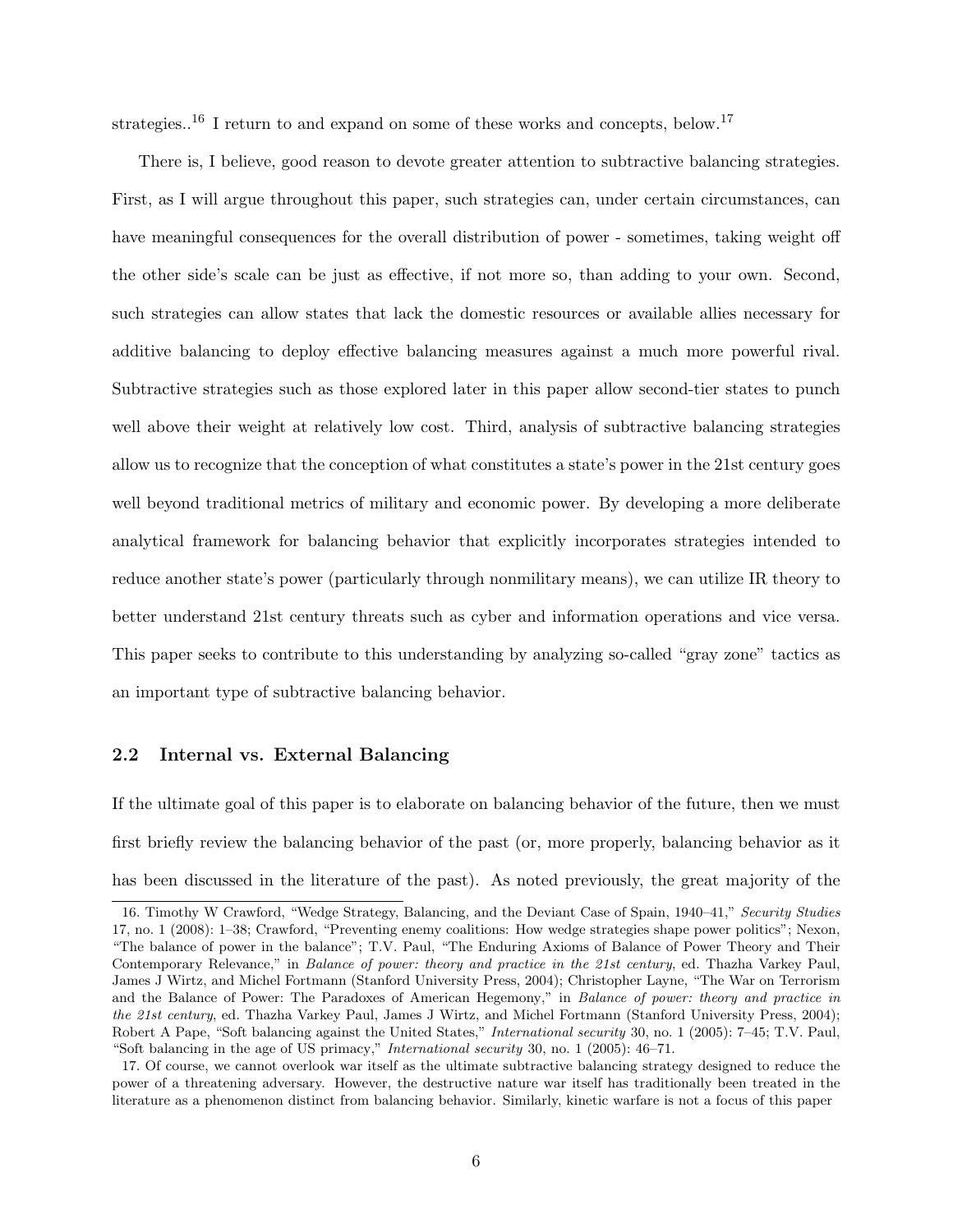extant balance of power literature focuses on what I have labeled "additive" balancing behaviors: those designed to augment one's own instruments of power or aggregate those of a group of states ("allies") who share a common interest in opposing the rise of a threatening adversary. The former have come to be known as "internal balancing," in contrast to the "external balancing" that comprises alliance formation.<sup>18</sup>

In his classic tome on the subject, Morgenthau wrote that "the principal means...by which a nation endeavors with the power at its disposal to maintain or reestablish the balance of power are armaments." In pursuing these means, Morgenthau noted, states would be led into an arms race that constituted "typical instrumentality of an unstable, dynamic balance of power.".<sup>19</sup> Undesirable as an arms race might be, Waltz argued that, ceteris paribus, states ought to prefer internal balancing because it is more reliable and precise than external balancing: "states are less likely to misjudge their relative strengths than they are to misjudge the strength and reliability of coalitions."<sup>20</sup> If, in the anarchic self-help system, a state is the final guarantor of its own survival, then internal balancing reduces the vulnerability that comes from depending on allies for survival. Nonetheless, there is only so much iron, oil, and oil that any country can squeeze out of itself. Even those countries most richly endowed with land, labor, or capital may find itself butting up against the limits of its internal capacity in the face of a would-be aggressor..<sup>21</sup> In these situations a threatened state may have no choice but to turn toward other states for security.

By definition, alliance formation, or "external balancing" is an additive balancing strategy.<sup>22</sup> Sharing the common interest driven by fear of a state whose power is growing, threatened states will build a defensive alliance in order to contain or deter the threatening adversary.<sup>23</sup> In other words, alliance formation as an additive balancing strategy is about piling as many weapons and soldiers on your side of the scale in order to counterbalance the threat posed by the more powerful

<sup>18.</sup> Waltz defines these two types of balancing as follows: "internal efforts (moves to increase economic capability, to increase military strength, to develop clever strategies) and external efforts (moves to strengthen and enlarge one's own alliance or to weaken and shrink an opposing one) Waltz, Theory of International Politics, 118.

<sup>19.</sup> Morgenthau, Politics Among Nations, 92.

<sup>20.</sup> Waltz, Theory of International Politics, 168.

<sup>21.</sup> Mearsheimer, The tragedy of great power politics, 157.

<sup>22.</sup> Ibid., 156.

<sup>23.</sup> Waltz, Theory of International Politics, 166.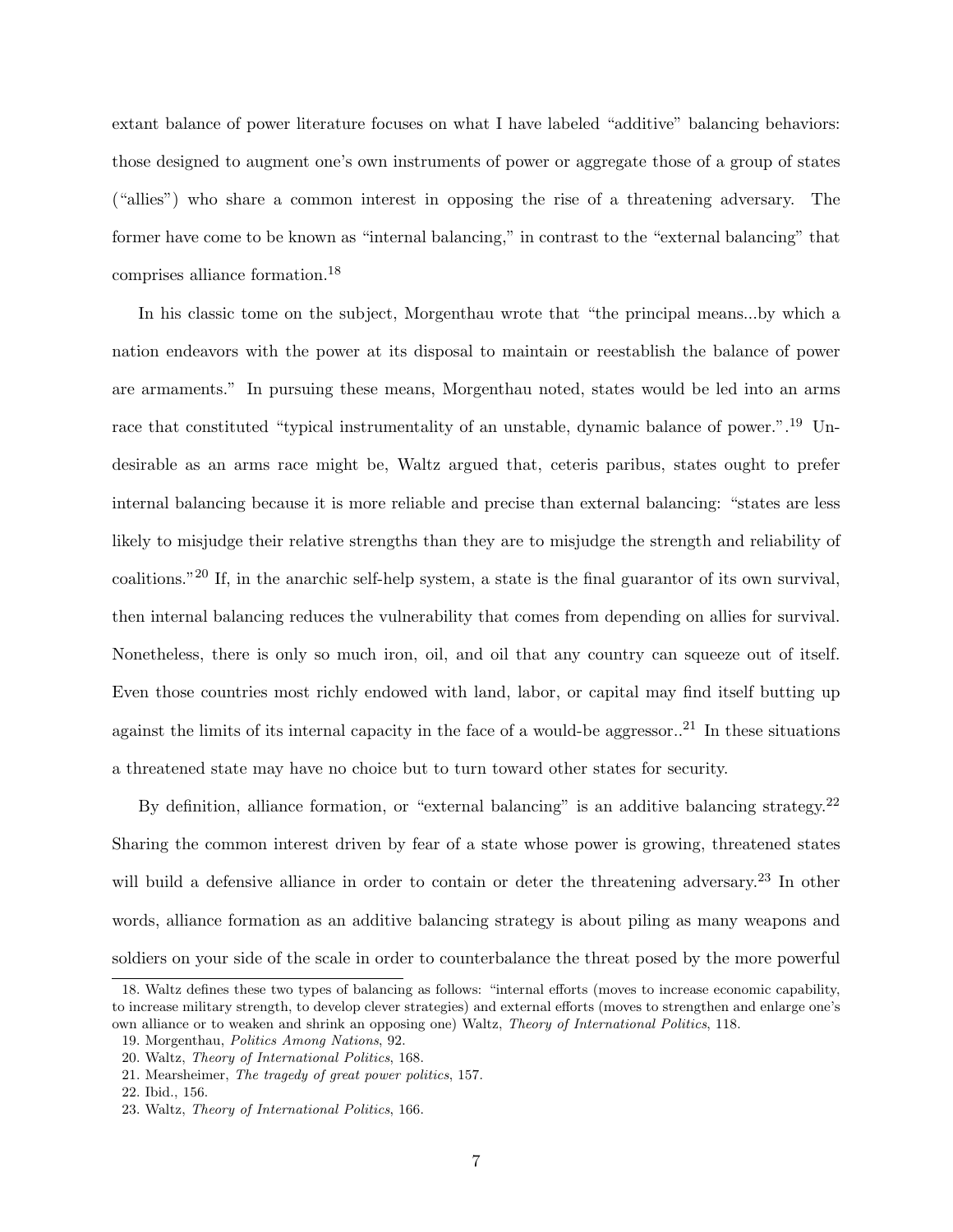rival.<sup>24</sup> It is somewhat ironic that so much has been written about a theory that can be summed up in three words: states balance against power. But the influential work of Stephen Walt revealed that alliance formation was not so easily distilled. In an analysis that in some ways would presage the debate of the 1990s and 2000s over why the world was not balancing against the world's only superpower, Walt's work answered a key Cold War puzzle: if the United States well exceeded the Soviet Union in most conventional metrics of aggregate power, why did the countries of Western Europe balance against the weaker Soviet Union rather than against the stronger United States? The answer, Walt argued, was that states balance against the most threatening state in the system, which (contrary to traditional balance of power theory), was not necessarily the most powerful state in the system. Only by accounting for a state's aggregate power, proximate power, offensive power, and offensive intentions could states – and the theorists who study them – gain a complete picture of the threats that were likely to provoke the construction a defensive balancing coalition.<sup>25</sup>

One important exception to the additive bias in the literature on alliances is Crawford's work on "wedge strategies," defined as "a state's attempt to prevent, break up, or weaken a threatening or blocking alliance at an acceptable costs.".<sup>26</sup> Through a series of historical case studies, Crawford demonstrates that wedge strategies aiming to undermine or break up opposing alliances through a variety of methods can have significant consequences for international politics, offering the 1939 Nazi-Soviet nonaggression pact as a powerful example of the dismantling of "the only counterbalancing coalition that could have derailed German aggression against Poland..<sup>27</sup> Thus, through "prealignment strategies" whose purpose is to prevent the formation of hostile alliances; through "dealignment strategies" that seek to neutralize existing members of a threatening alliance; and "realignment strategies" that seek to peel off members of a hostile alliance and add them to

<sup>24.</sup> Though bandwagoning – joining with the stronger or more threatening power rather than balancing against it – is a theoretical possibility, it is in the view of most realists, an empirical rarity (see Walt 1985 and Walt 1987). Though the present work does not delve into this debate, it is worth noting that bandwagoning is also an additive strategy, though it obviously involves hopping onto the other side of the scale and hoping that you are the dinner guest rather than the main course.

<sup>25.</sup> Stephen M Walt, "Alliance formation and the balance of world power," International security 9, no. 4 (1985): 3–43; Stephen M. Walt, The Origins of Alliances, Cornell studies in security affairs (Ithaca: Cornell University Press, 1987).

<sup>26.</sup> Crawford, "Preventing enemy coalitions: How wedge strategies shape power politics," 156'. 27. Ibid.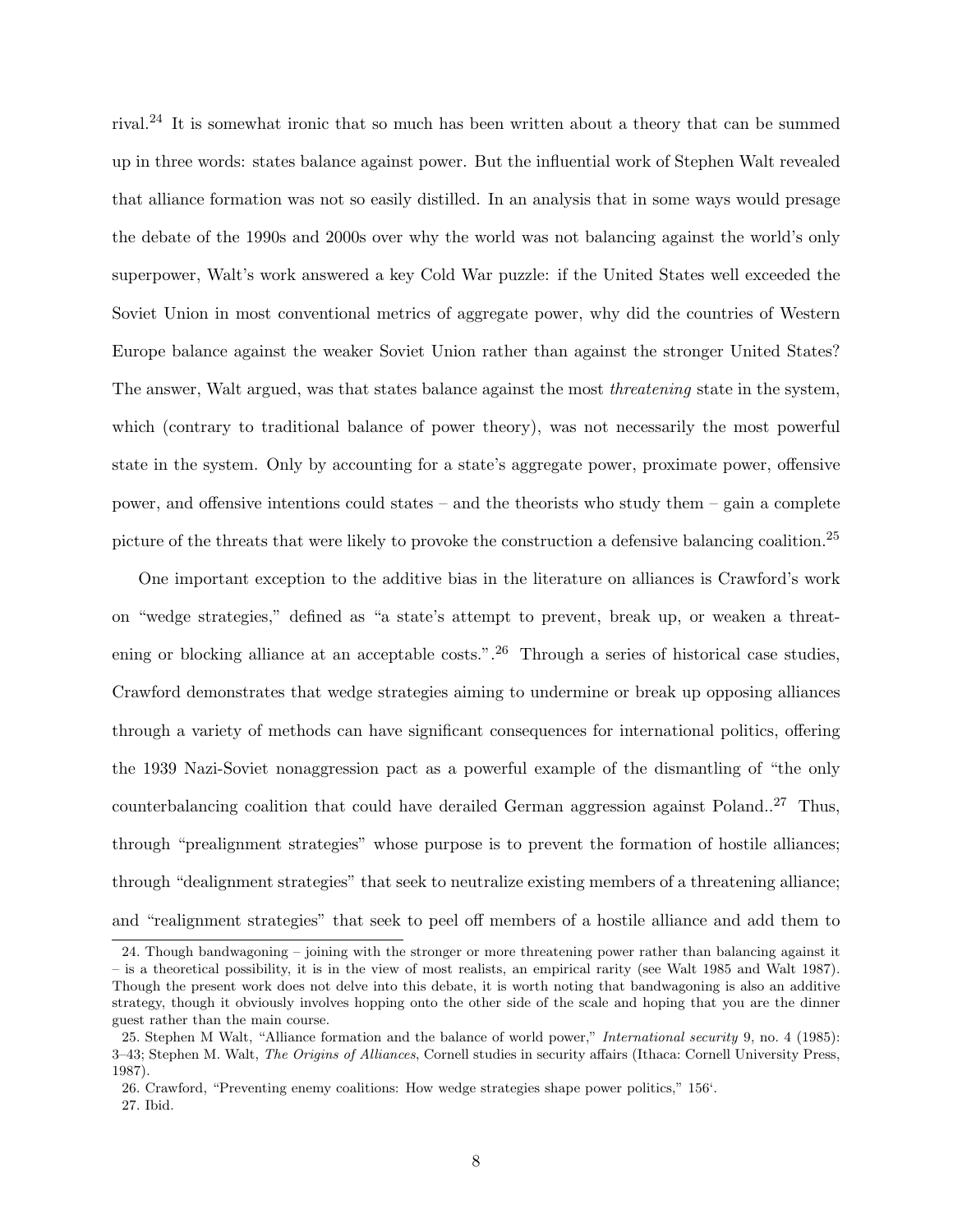a state's own side of the scale, states that pursue such wedge strategies are engaging in externaloriented subtractive balancing.<sup>28</sup> Nexon similarly discusses such "divide-and-balance" strategies, a balancing method that will have more than a little bearing on the discussion of gray zone tactics and asymmetric balancing, below. He writes that in some situations, "balancers might encourage [domestic] factions within a target to oppose its power-political policies or even actively resist its leadership. States have, for example, long supported dissidents and insurgents as a way of weakening potential threats. At the extreme, states may seek to replace a hostile regime with a friendly one."<sup>29</sup> These works notwithstanding, the paucity of explicit attention to "subtractive" strategies in the balancing literature suggests an important theoretical gap to be filled. The present work seeks to do just that.

#### 2.3 Hard vs. Soft Balancing

A more recent analytical framework than the traditional internal vs. external delineation of balancing strategies is the differentiation between so-called "hard" and "soft" balancing strategies, a distinction that arose in the early 2000s largely as an outgrowth of the literature on post-Cold War unipolarity. According to this classification, hard balancing strategies consist of the traditional forms of military balancing discussed above: external alliance formation and internal arms buildups.<sup>30</sup> However, scholars writing in the late 1990s and early 2000s noted the striking absence of traditional or "hard" balancing behavior being carried out against the United States, the system's unipole since the collapse of the Soviet Union.<sup>31</sup> Proponents of the soft balancing concept argued that "second-tier" powers including Russia, China, India, Germany, and France had largely abandoned hard balancing strategies because they no longer feared for their security and

<sup>28.</sup> Crawford, "Wedge Strategy, Balancing, and the Deviant Case of Spain, 1940–41," 5.

<sup>29.</sup> Nexon, "The balance of power in the balance," 345.

<sup>30.</sup> Paul, "Soft balancing in the age of US primacy," 47.

<sup>31.</sup> William C. Wohlforth, "The Stability of a Unipolar World," International Security 24, no. 1 (1999): 5–41; Paul, "Soft balancing in the age of US primacy"; Pape, "Soft balancing against the United States"; Keir A Lieber and Gerard Alexander, "Waiting for balancing: Why the world is not pushing back," International Security 30, no. 1 (2005): 109–139.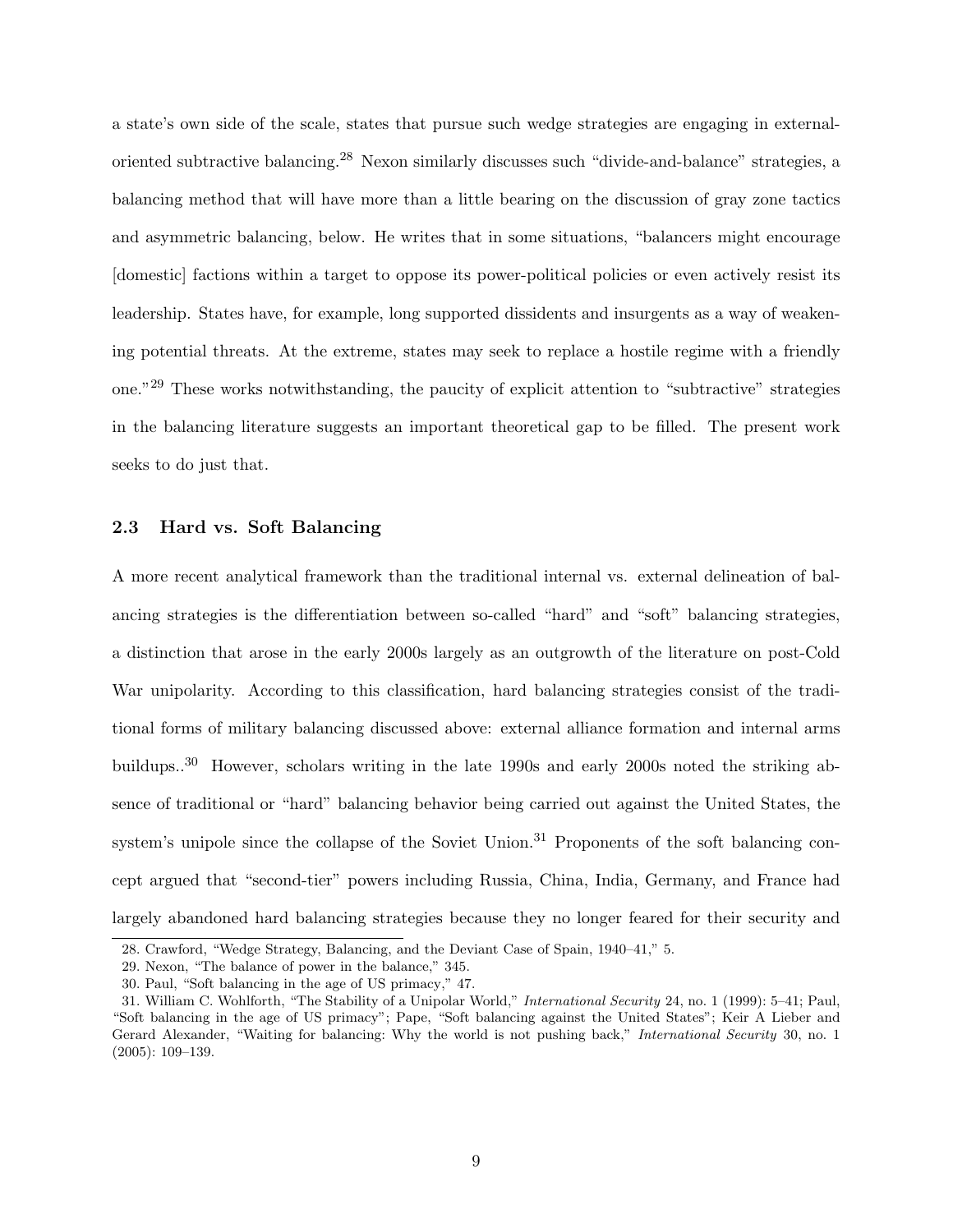sovereignty from an American unipole with a reputation for nonaggressive intentions.<sup>32</sup> However, the increasingly assertive unilateralism of the George W. Bush administration, as exemplified by the invasion of Iraq in 2003, these authors argued, had given rise to a subtler and less militarized form of balancing among second-tiered powers who still had incentives to contain a potentially expansionist superpower.

Such strategies were dubbed "soft balancing," defined by Robert Pape as "actions that do not directly challenge U.S. military preponderance but that use nonmilitary tools to delay, frustrate, and undermine aggressive unilateral U.S. military policies. Soft balancing [includes] using international institutions, economic statecraft, and diplomatic arrangements." He continues, "Soft-balancing measures do not directly challenge a unipolar leader's military preponderance, but they can delay, complicate, or increase the costs of using that extraordinary power. Nonmilitary tools, such as international institutions, economic statecraft, and strict interpretations of neutrality, can have a real, if indirect, effect on the military prospects of a unipolar leader.".<sup>33</sup> Though nonmilitary in nature, some of the soft balancing strategies that Pape describes can be interpreted as a form of subtractive balancing, as the complications, delays, and restraints placed on the unipole effectively subtract from the latter's ability to pursue its interests freely. Thus did the states opposed to America's invasion of Iraq use institutional maneuvers in the United Nations Security Council and within NATO to deny the United States the international legitimization that it sought for its actions. To the degree that the American operations in Iraq were made more complicated and costly by the lack of support from key allies, such soft balancing strategies at least subtracted some weight from the American side of the scale, if not enough to tip the balance.

Other discussions of soft balancing are more additive in their focus. T.V. Paul emphasizes more coalitional and cooperative forms of soft balancing that resemble something that falls sh'ort of alliance formation but nonetheless aggregate the efforts of multiple states in order to counter-

<sup>32.</sup> Paul, "Soft balancing in the age of US primacy," 47; Pape, "Soft balancing against the United States," 9; For a critique of the soft balancing argument, see Stephen Brooks and William C Wohlforth, "Hard times for soft balancing," International security 30, no. 1 (2005): 72–108.

<sup>33.</sup> Pape, "Soft balancing against the United States," 10, 17.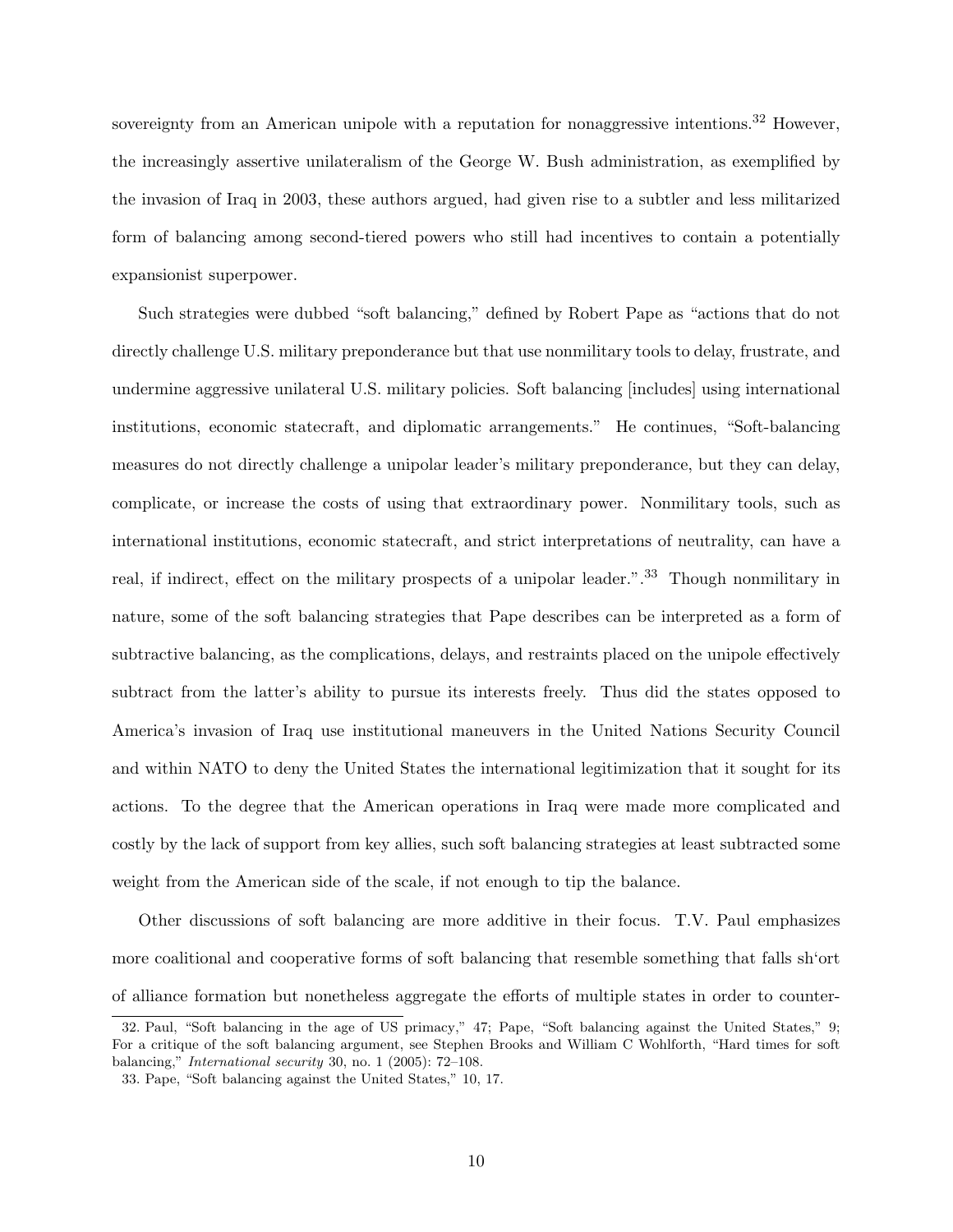balance the unipolar leader. These soft balancing activities include pursuing "limited, tacit, or indirect balancing strategies largely through coalition building and diplomatic bargaining within international institutions, short of formal bilateral and multilateral military alliances...Second-tier states that engage in soft balancing develop diplomatic coalitions or ententes with one another to balance a powerful state or a rising or potentially threatening power."<sup>34</sup> Thus, the concept of soft balancing includes strands that are both additive and subtractive, making such strategies attractive for states with limited hard power means to tip – even if ever so slightly – the balance of power in the system.

## 2.4 Mind the gap: asymmetric balancing

One can't help but notice that there is a rather large gap between the diplomatic maneuvers, veto threats, and nonmilitary cooperation that are part of the soft balancer's toolkit on the one hand, and the armaments and alliances that hard balancing entails on the other. Indeed, once can imagine a wide variety of methods that a state could use with an intent to counterbalance an adversary that are far more disruptive and constraining than diplomatic shenanigans at the United Nations, yet still fall short of overt militarized hard balancing. Yet the theoretical literature is surprisingly sparse when it comes to this vast gray zone between soft and hard balancing techniques.

This theoretical gray zone between hard and soft balancing is not entirely void of scholarship, however. In their 2004 on balance of power, Paul et al introduce the concept of "asymmetric balancing," defined as "efforts by nation states to balance and contain indirect threats posed by subnational actors such as terrorist groups that do not have the ability to challenge key states using conventional military capabilities or strategies. Asymmetric balancing also refers to the other side of the coin, that is, to efforts by subnational actors and their state sponsors to challenge

<sup>34.</sup> Paul, "Soft balancing in the age of US primacy," 58; In a chapter that predates slightly Paul's 2005 article, he offers a similar definition of soft balancing as "non-offensive coalition building to neutralize a rising or potentially threatening power...States can adopt different means to engage in soft balancing: tacit understandings or ententes (short of formal alliances), the use of international institutions to creat ad hoc coalitions and limit the power of the threatening state, or both." See Paul, "The Enduring Axioms of Balance of Power Theory and Their Contemporary Relevance"; See also Chaka Ferguson, "The strategic use of soft balancing: the normative dimensions of the Chinese– Russian 'strategic partnership'," Journal of Strategic Studies 35, no. 2 (2012): 197–222.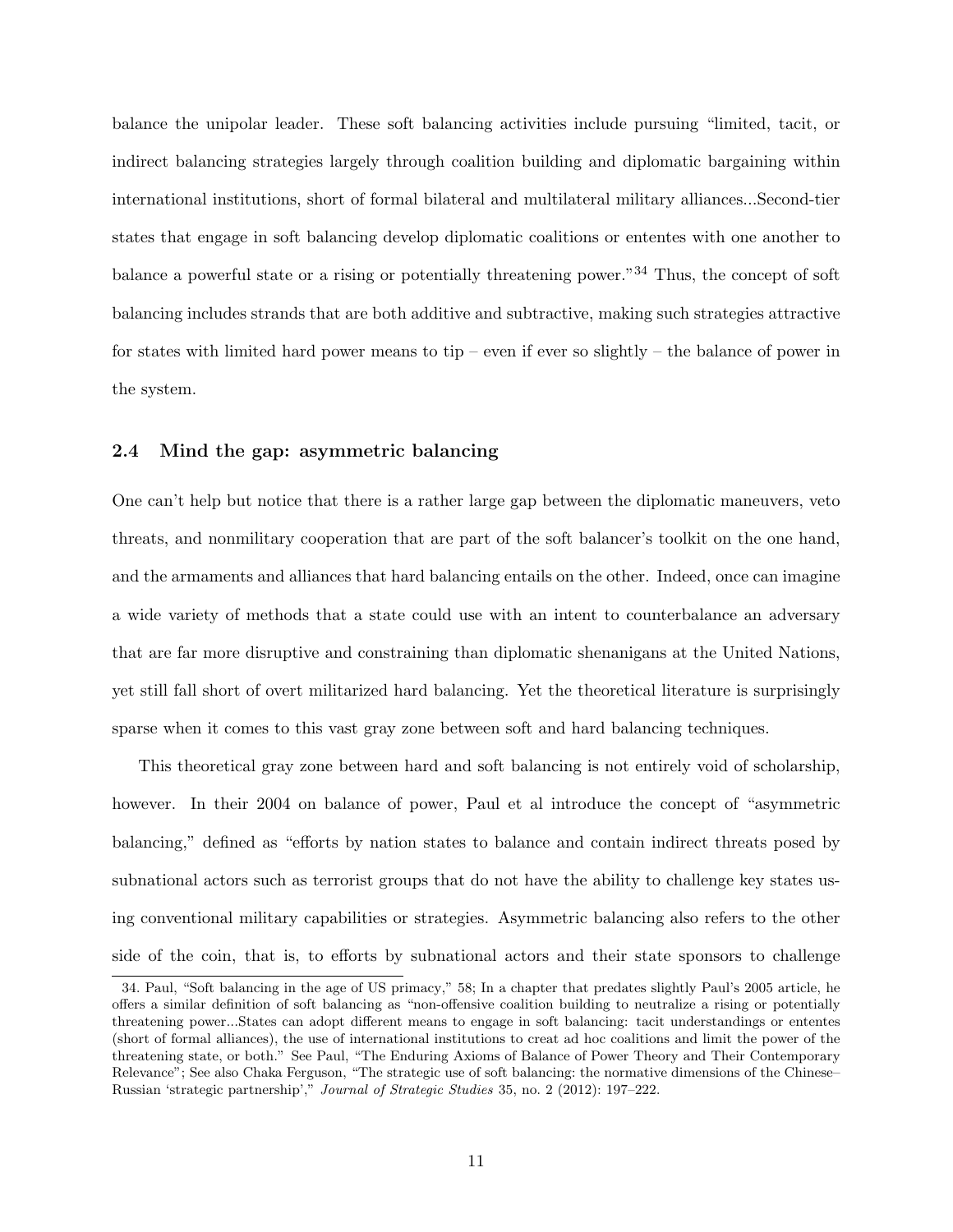and weaken established states using asymmetric means such as terrorism."<sup>35</sup> A subsequent chapter in the volume by Christopher Layne analyzes the September 11 attacks as such an instance of asymmetric balancing by the nonstate actor al-Quaeda against a vastly superior United States..<sup>36</sup> Yet Lane astutely observes that there is no reason that state actors could not adopt similar tactics against the United States some day. Foreshadowing what was to come in the decade after the chapter was published, Layne predicted, "both rising great powers and regional power likely will be attracted to asymmetric strategies as a means of offsetting superior U.S. military capabilities.".<sup>37</sup> Nor would these asymmetric strategies necessarily be violent (as terrorism is) – electronic warfare, information warfare, wedge strategies, and anti-access/area denial (A2AD) tactics could also effectively constrain and degrade an adversary's ability to conduct its affairs and utilize its power globally, with far greater impact than soft balancing strategies. If soft balancing is akin to throwing sand in the gears of an adversary, then asymmetric balancing is about throwing gravel into the gears. As such, asymmetric tactics constitute a crucial – but under-explored – form of unilateral subtractive balancing that occupies an important theoretical and tactical space in the broader scheme of balancing strategies, depicted in figure 1. A key objective of this paper is to revive the seemingly dormant discussion of asymmetric balancing strategies, further develop our conceptual understanding of asymmetric balancing, and derive implications of these strategies for balance-of-power politics in the 21st century.

## 3 Gray Zone Tactics: Hybrid Warfare or Asymmetric Balancing

If asymmetric balancing occupies the theoretical gray zone between soft and hard balancing, then so-called "gray zone tactics" occupy the practical tool kit of would-be asymmetric balancers. Such tactics, described below, have been an increasingly prominent feature of military and non-military competition and conflict in recent years, most notably in Russia's overt and covert operations against Ukraine since 2014. Nonetheless, many observers have noted that it would be a mistake to

<sup>35.</sup> Paul, "The Enduring Axioms of Balance of Power Theory and Their Contemporary Relevance," 3.

<sup>36.</sup> Layne, "The War on Terrorism and the Balance of Power: The Paradoxes of American Hegemony." 37. Ibid., 116.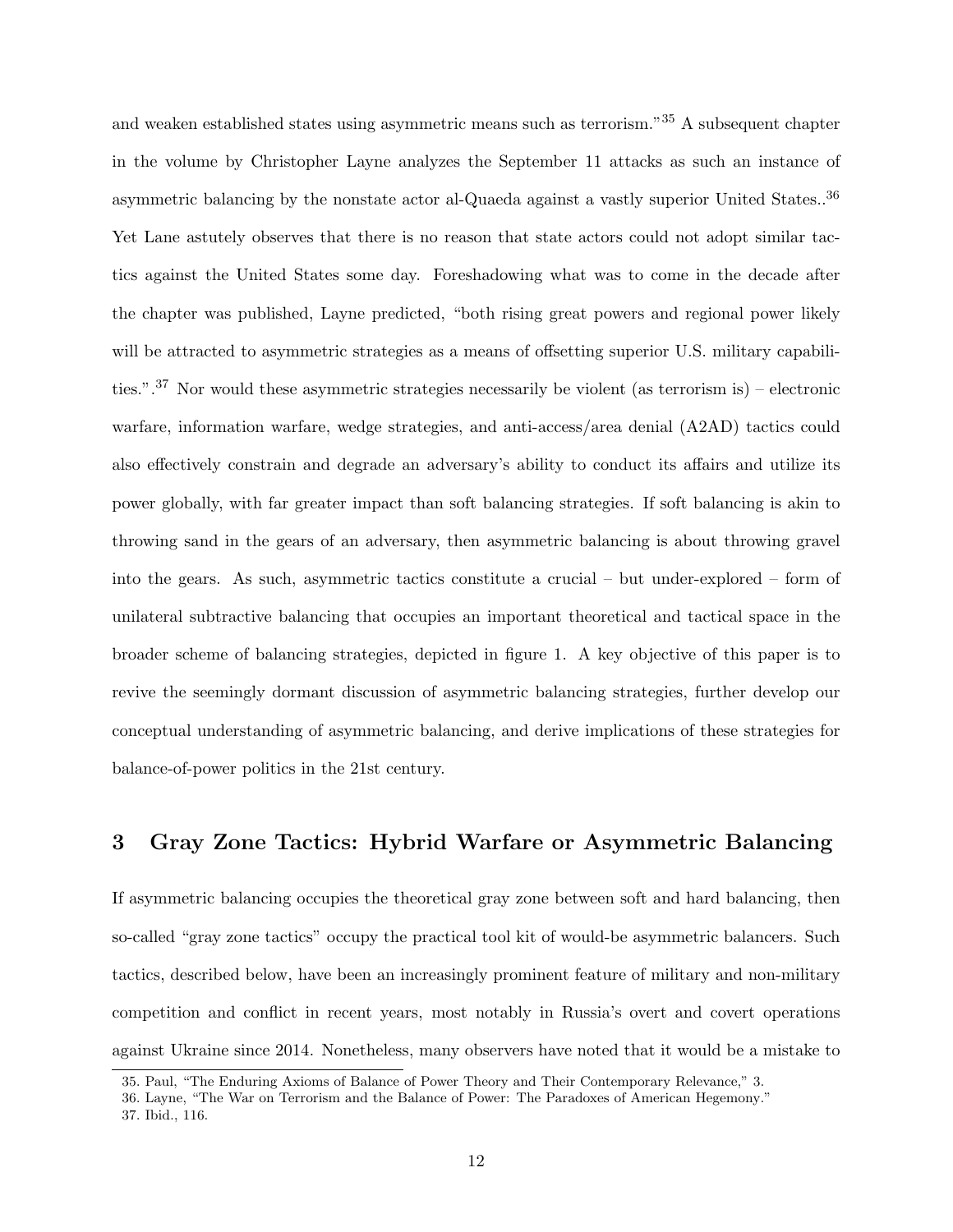

Figure 1: Balancing Strategies

consider such tactics as new or original - the weak have fought by whatever means available against the strong since the dawn of time. Gray zone conflict and the tactics therein share several similarities with older concepts of asymmetric conflict such as full spectrum operations, asymmetric warfare, unconventional war, irregular warfare, compound warfare, non-linear warfare, comprehensive warfare, reflexive control, information warfare, "whole of government operations," and a "contemporary form of guerrilla warfare".<sup>38</sup> Such gray zone tactics have become the defining fea-

<sup>38.</sup> John J McCuen, "Hybrid wars," Military Review 88, no. 2 (2008): 107–113; Alex Deep, "Hybrid war: Old concept, new techniques," Small Wars Journal, March 2, 2015, accessed November 15, 2015, http://smallwarsjournal.com/ jrnl / art / hybrid - war - old - concept - new - techniques; Russell Glenn, "Thoughts on Hybrid Conflict," Small Wars Journal, February 24, 2009, accessed November 15, 2015, http://smallwarsjournal.com/mag/docs-temp/188-glenn. pdf; Frank G Hoffman, "Hybrid vs. compound war," Armed Forces Journal, October 1, 2009, accessed January 23, 2016, http: / /www. armedforcesjournal. com / hybrid - vs - compound - war/; Maria Snegovaya, "Putin's Information Warfare in Ukraine: Soviet Origins of Russia's Hybrid Warfare," Institute for the Study of War, September 21, 2015, accessed January 7, 2016, http://understandingwar.org/report/putins-information-warfare-ukraine-soviet-originsrussias - hybrid - warfare; Marciej Bartkowski, "Nonviolent Civilian Defense to Counter Russian Hybrid Warfare," Johns Hopkins University Center for Advanced Governmental Studies, March 1, 2015, accessed February 9, 2016, http : / / advanced . jhu . edu / academics / graduate - degree - programs / global - security - studies / program - resources / publications/white- paper-maciej- bartkowski/; Brett Perry, "Non-Linear Warfare in Ukraine: The Critical Role of Information Operations and Special Operations," Small Wars Journal, August 14, 2015, accessed January 7, 2016, http://smallwarsjournal.com/jrnl/art/non-linear-warfare-in-ukraine- the- critical- role- of-information- operationsand-special-opera.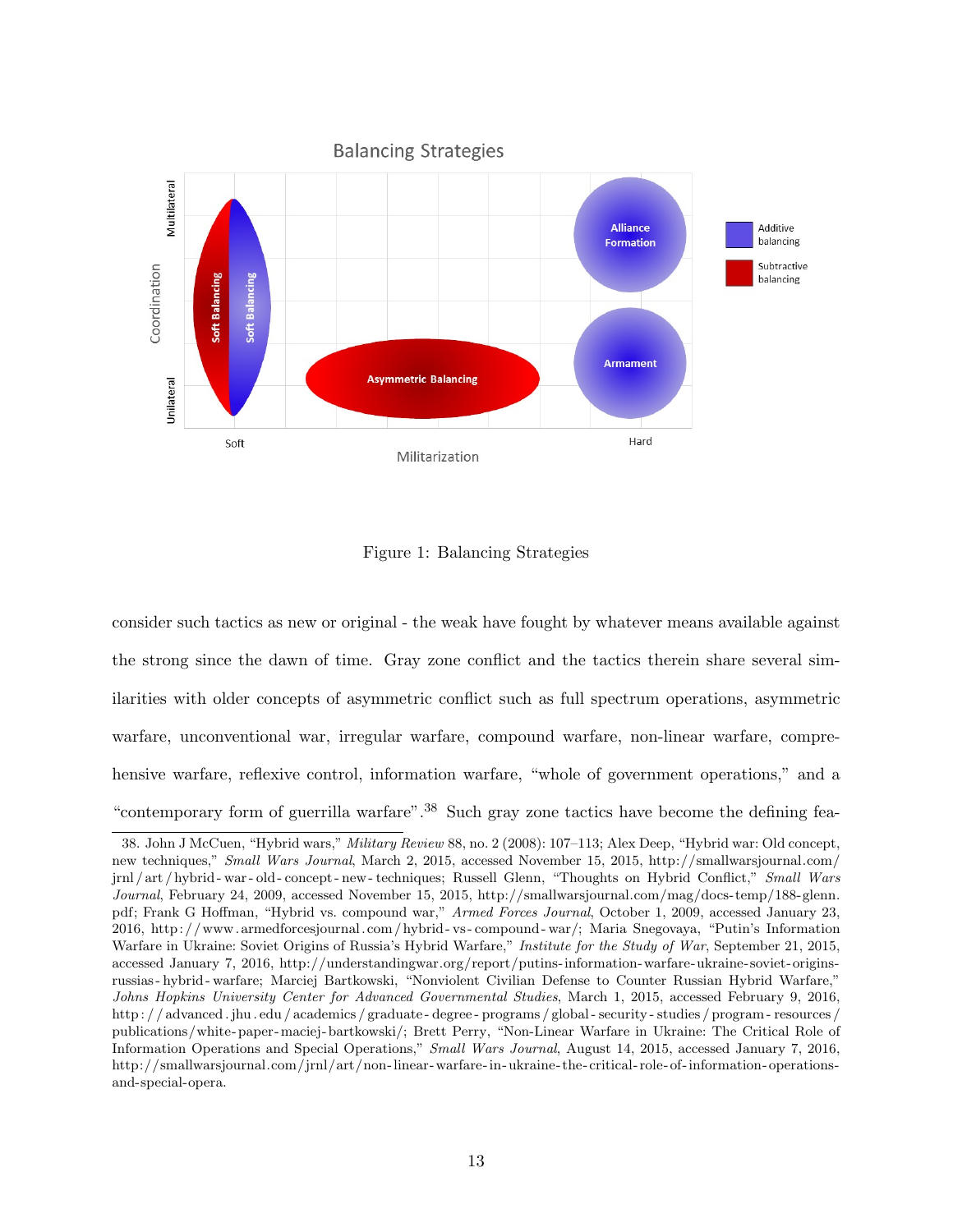ture of "hybrid warfare," a concept that has generated massive interest since Russia's successful execution of such a hybrid strategy in the occupation and annexation of Crimea in 2014.

A 2015 white paper by the U.S. Special Operations Command defines gray zone challenges as "competitive interactions among and within state and non-state actors that fall between the traditional war and peace duality. They are characterized by ambiguity about the nature of the conflict, opacity of the parties involved, or uncertainty about the relevant policy and legal frameworks...Overall, gray zone challenges rise above normal, everyday peacetime geo-political competition and are *aggressibve, perspective-dependent, and ambigious* (emphasis in original).<sup>39</sup> A 2017 report on gray zone conflict, prepared by the U.S. Department of State's International Security Advisory Board, enumerated a range of gray zone techniques that have been utilized in recent years by American adversaries such as Russia, China, Iran, and North Korea.<sup>40</sup> Such techniques include:

- Cyber and information operations, including efforts to undermine public resistance and support.
- Information and propaganda operations in support of other hybrid instruments.
- Covert operations under state control, espionage, infiltration, and subversion.
- Use of special operations forces, other state-controlled armed units, and unacknowledged military personnel.
- Logistical, political, and financial support for insurgent and terrorist movements.
- Enlistment of non-governmental actors, including organized criminal groups, terrorists, and extremist political, religious, and ethnic or sectarian organizations.
- Assistance to irregular military and paramilitary forces.
- Economic pressures that go beyond normal economic competition.
- Manipulation and discrediting of democratic institutions, including the electoral system and the judiciary.
- Calculated ambiguity, use of covert and unacknowledged operations, and deception and denial.

<sup>39.</sup> U.S. Special Operations Command, "The Gray Zone," September 9, 2015, 1, https://info.publicintelligence. net/USSOCOM-GrayZones.pdf.

<sup>40.</sup> International Security Advisory Board, U.S. Department of State, "Report on Gray Zone Conflict," January 3, 2017, https://www.state.gov/documents/organization/266849.pdf.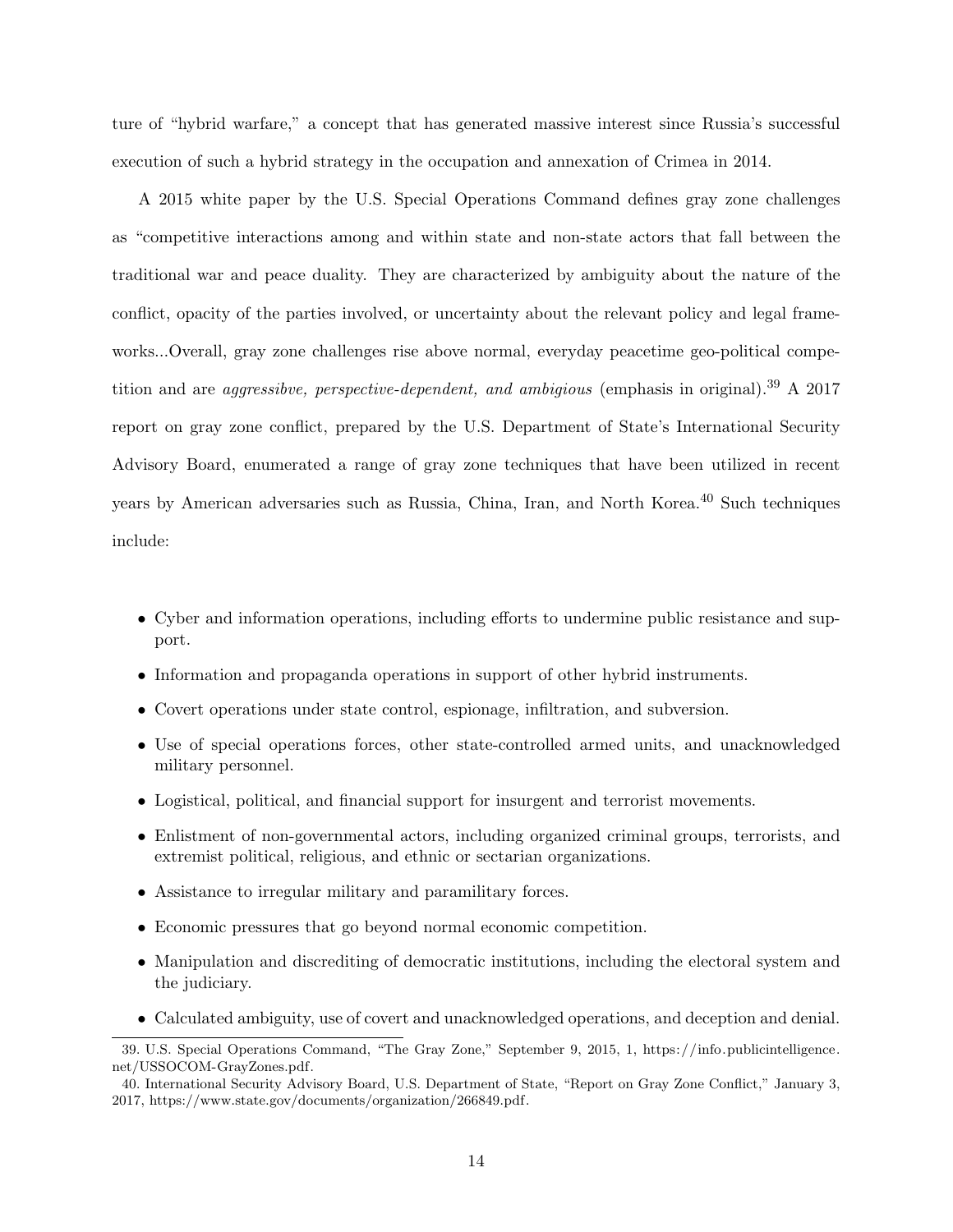• Explicit or implicit threats of use of armed force, terrorism, abuse of civilian population, and escalation.

It does not take much creativity to imagine how a weak state could unilaterally utilize these tactics against a far stronger state – or alliance of states – for the purpose of counterbalancing in the face of significant conventional power asymmetries. These tactics, if viewed through the lens of balancing strategies, are overwhelmingly subtractive in their calculus.<sup>41</sup> Misinformation, propaganda, and cyber operations in the target state can undermine public confidence in the government and support for its policies. Manipulation of electoral and judicial institutions can erode the legitimacy not just of the elected government, but of the democratic process itself. Support for extremist political and social groups can push fringe ideas ever deeper into the mainstream political discourse while exacerbating existing cleavages and generating new ones. Subversive manipulation of media – whether traditional media or social media – can undermine faith in and credibility of what would otherwise be considered "reliable" information. Material and logistical support – not to mention propagation of expertise – for criminal, separatist, paramilitary, and terrorist organizations can keep violence, conflict, and disorder simmering just below a rolling boil for as long as the instigator tends to the fire. And ambiguity, deception, and denial – even in the face of stark proof to the contrary – can leave a population feeling vulnerable and afraid. Carried to its logical conclusion in this hypothetical "worst case" example, such techniques can leave a target state, its government, and its citizenry fractured, polarized, cynical, vulnerable, confused, mistrustful, hesitant, atomized, demoralized, and afraid. What more could you possibly ask for in a strategic adversary? Whether directly eroding the material power of the target state or degrading its capacity to project that power through the polarization and fragmentation of the body politic, gray zone tactics can subtract far more weight from your opponent's scale than any clever diplomatic maneuvers could.

Aside from the fact that asymmetric balancers cannot challenge vastly superior adversaries in

<sup>41.</sup> While almost entirely subtractive in their approach to balancing, it is important to note that the asymmetric or gray zone balancing tactics listed above span a wider range of militarization, as illustrated in figure 1. Some involve greater or lesser degrees of militarization in tactics and targets, thus occupying a wider space on the hard-soft spectrum than the traditional hard and soft strategies on either end of the axis.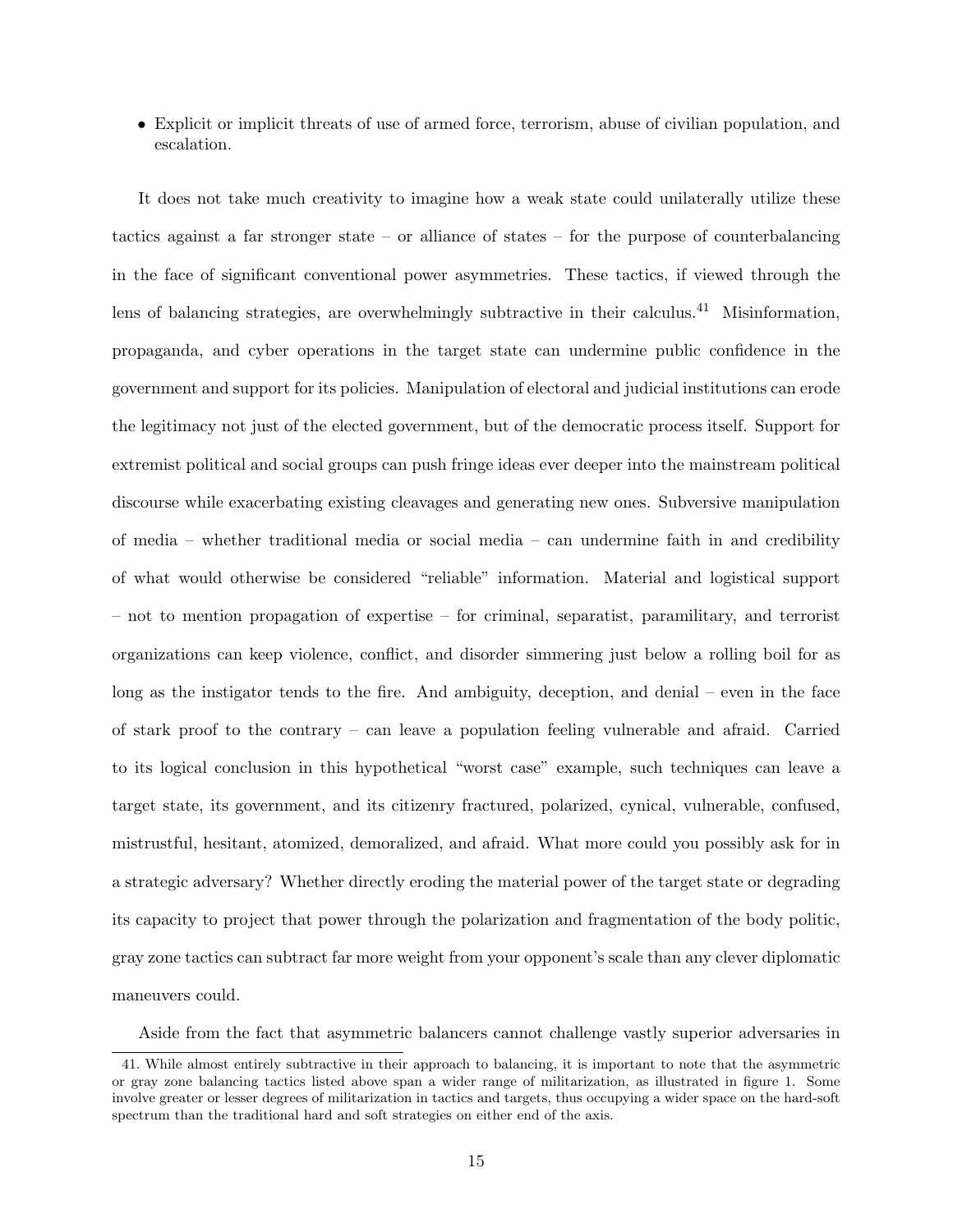a head-to-head competition over armaments and alliances, there are several reasons why weaker states are attracted to gray zone tactics for balancing purposes. First, they are more likely to be effective than soft balancing strategies in constraining the behavior of the target state: when all was said and done, the United States was undeterred by the lack of UN and NATO support and invaded Iraq nonetheless. Nor did the soft balancing coalition that formed against the invasion coalesce into a hard balancing alliance against the United States, as Pape warned it could.<sup>42</sup> Second, gray zone tactics are relatively cheap, at least when compared to the cost of traditional military armaments and operations. A few thousand dollars can be funneled to a fringe political party to provoke civil unrest in an unfriendly capitol. A handful of hackers can take the government's websites offline during a crisis with a few keystrokes. A nondescript building in a quiet neighborhood of St. Petersburg can house several hundred blogging, commenting, tweeting, sharing, and spreading disinformation carefully crafted to sow discard and division in an adversary's electoral campaign..<sup>43</sup> Third, gray zone tactics that aggregate to a strategy intended to sow chaos and confusion in an adversarial state require less precise coordination or planning for after-effects than traditional military operations would require: it may simply be enough to yell "fire" in the crowded movie theater without much concern for what happens to the panicked moviegoers do as they trample each other at the exit.

#### 3.1 The Problem of Hybrid Warfare

If there are good theoretical grounds to make the case that gray zone tactics can be wielded as a form of subtractive strategic balancing, there is a significant practical challenge to doing so. This challenge arises from the fact that gray zone tactics are ubiquitously associated with the concept – and conflicts – known as "hybrid warfare." Though the concept of hybrid war (and the term itself) predated the 2014 Russian invasion and annexation of Ukraine, that stunning event and the subsequent conflict in the Donbas region of Eastern Ukraine sparked significant interest in academic,

<sup>42.</sup> Pape, "Soft balancing against the United States," 10.

<sup>43.</sup> United States Department of Justice, "Indictment: United States of America v. Internet Research Agency LLC et al," February 16, 2018, https://www.justice.gov/file/1035477/download.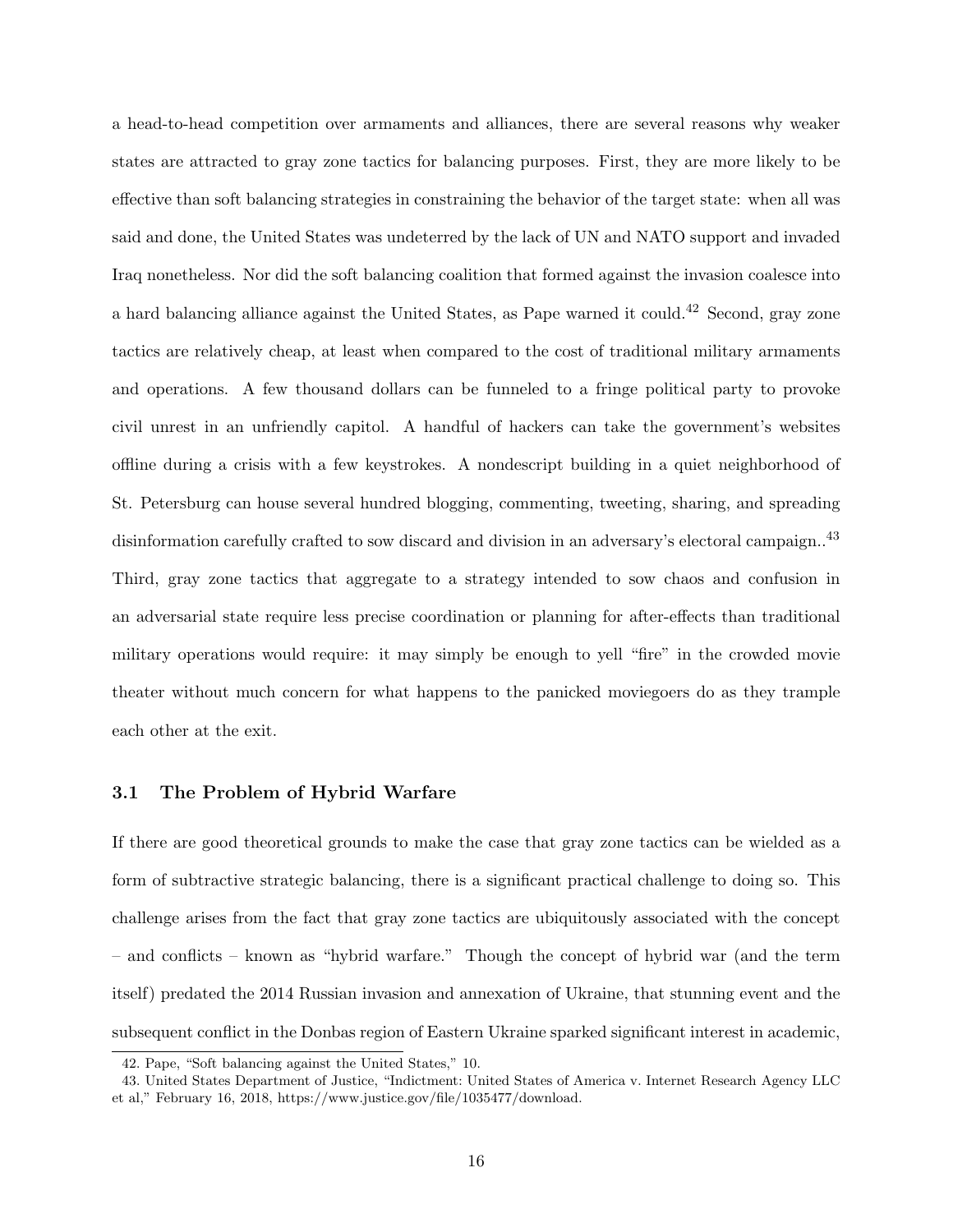

Figure 2: Google Trends: "Hybrid War"

political, and military circles, not to mention the public imagination. Figure 2 utilizes the "Google Trends" tool to track relative interest in a search term over time.<sup>44</sup> A relatively quiet search term for much of the last decade, the world (or at least the part of the world connected to the Internet) became infatuated with the concept in late 2014 - early 2015 as the war in Eastern Ukraine became ever more violent. Though general interest in hybrid war has waned as the Ukrainian conflict has receded from the headlines, it has remained near the top of the list of concerns for American and NATO military planners, a fact that leads to some problematic assumptions and conclusions, described below.

It shouldn't come as a surprise that gray zone tactics are so closely associated with hybrid

<sup>44.</sup> Charts in Google Trends are scaled to a 100-point scale, where the score of 100 indicates the month of maximum interest in a search term. See https://trends.google.com/trends/ for more details.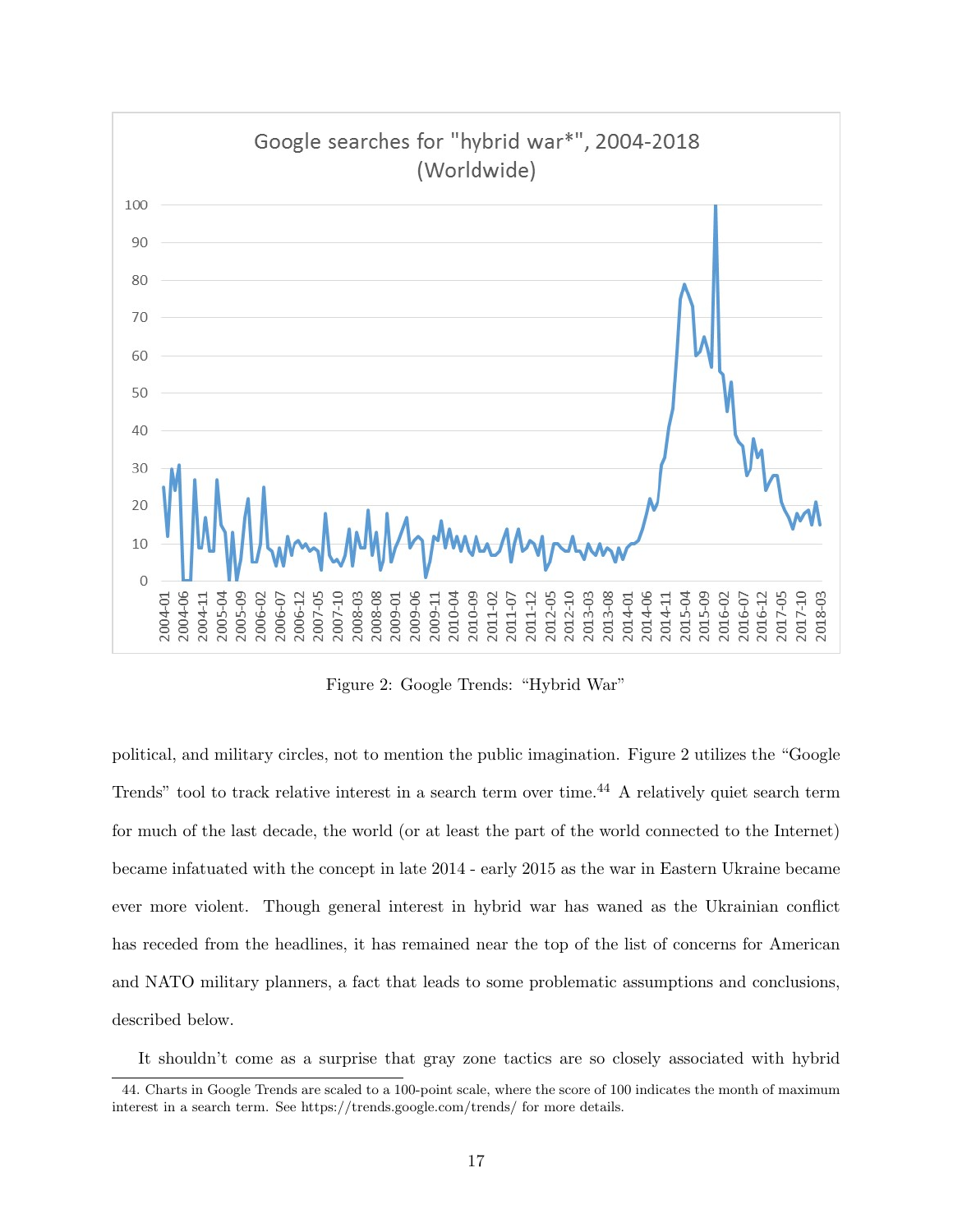warfare, sometimes to the point of being used interchangeably. One of the early definitive treatments of hybrid war is that of Frank Hoffman, the preeminent authority on the subject: "Hybrid threats incorporate a full range of different modes of warfare including conventional capabilities, irregular tactics and formations, terrorist acts including indiscriminate violence and coercion, and criminal disorder. Hybrid Wars can be conducted by both state and a variety of non-state actors. These multi-modal activities can be conducted by separate units, or even by the same unit, but are generally operationally and tactically directed and coordinated within the main battlespace to achieve synergistic effects in the physical and psychological dimensions of conflict.".<sup>45</sup> Another early discussion of hybrid war by retired U.S. Army Colonel John McCuen defined hybrid warfare less by its tactics and more by its multiple and non-traditional battlefields. Hybrid war, in McCuen's conceptualization involves "three decisive battlegrounds: the conventional battleground; the conflict zone's indigenous population battleground; and the home front and international community battleground.".<sup>46</sup> In these definitions and others that have been offered since, we can see the outlines of the gray zone tactics elaborated above - they are the irregular tactics and formations, the terrorist and criminal acts, and the "weapons" used on the battlefields of public opinion, whether indigenous or international. Put more simply, the use of gray zone tactics is a definitive feature of any hybrid war scenario - they are what makes it "hybrid" rather than a conventional conflict.

If gray zone tactics are part of every hybrid war, the same cannot be said of the reverse: not every use of gray zone tactics is part of a broader hybrid war effort. This nuance seems to have been lost on several observers, particularly those within the United States military. No doubt influenced by the sophisticated and apparently seamless way in which Russia appeared to execute a comprehensive and well-coordinated hybrid assault on Crimea, analysts zeroed in on the characteristic that distinguished modern hybrid warfare from its irregular predecessors: the

<sup>45.</sup> Frank G Hoffman, Conflict in the 21st century: The rise of hybrid wars (Arlington, VA: Potomac Institute for Policy Studies, 2007), 18, accessed November 15, 2015, http: / / www. potomacinstitute. org /images / stories / publications/potomac\_hybridwar\_0108.pdf.

<sup>46.</sup> McCuen, "Hybrid wars," 107.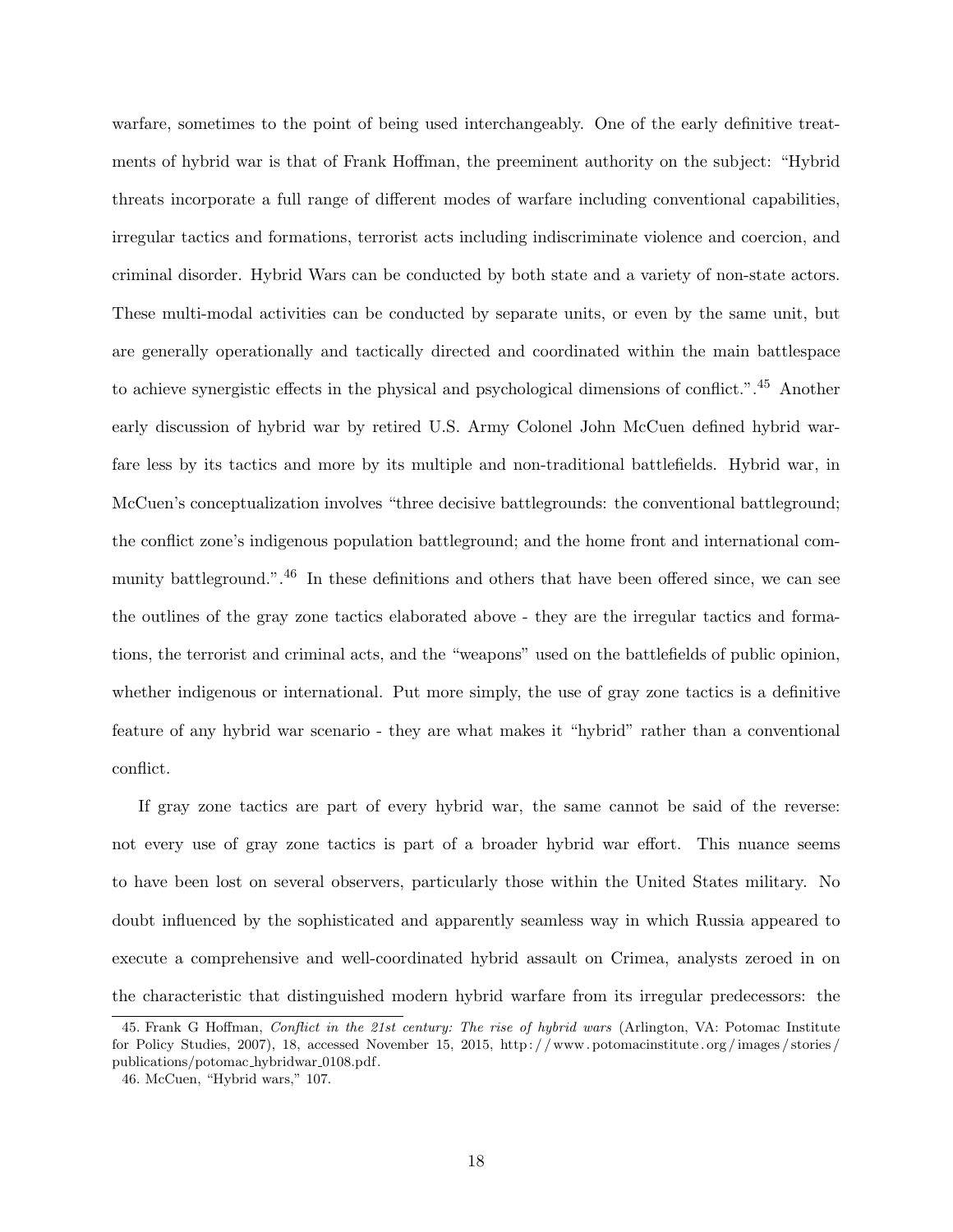central coordination and direction of conventional and unconventional operations and tactics by the Russian military for the sake of achieving the "synergistic effects" of which Hoffman writes.

The result was a number of studies, reports, and white papers that sought to understand hybrid warfare in general, and the Russian model of hybrid war in particular. Thus, the United States Special Operations Command (SOCOM) produced its catchy-titled, "Little Green Men: A Primer on Modern Russian Unconventional Warfare, Ukraine 2013-2014.".<sup>47</sup> An exhaustive study commissioned by Lieutenant General H.R. McMaster, then head of the Army Capabilities Integration Center and led by Brigadier General Peter L. Jones, commandant of the U.S. Army's infantry school at Ft. Benning, yielded the "Russian New Generation Warfare Handbook."<sup>48</sup> The U.S. Army War College's Strategic Studies Institute produced 2016's Outplayed: Regaining Strategic Initiative in the Gray Zone.<sup>49</sup> Unsurprisingly, these studies, which distill the U.S. military's collective wisdom on hybrid war and gray zone tactics, view gray zone tactics through the prism of warfare. SSI's  $Out$ played states, "this study argues that resort to gray zone activities by purposeful adversaries...all represent evolutions in the character of at least some types of war." It goes on, asserting, "viewing gray zone activity within the warlike context described here forces acknowlegement of both the unchanging nature and changing character of consequential conflict. Failing to categorize it as such," the report warns ominously, "may lull leaders into a dangerous place where [critical] questions are never addressed or are addressed much too late for deirable outcomes to remain possible.".<sup>50</sup>

With a vocabulary derived from military lingo that describes gray zone tactics as parts of a wider hybrid war strategy (presumably coordinated and directed from above), many of these military analyses (unsurprisingly) propose military-oriented policy responses. One notable exception is

<sup>47.</sup> United States Special Operations Command, "Little Green Men: A Primer on Modern Russian Unconventional Warfare, Ukraine 2013-2014," 2015, https://publicintelligence.net/usasoc-little-green-men/.

<sup>48.</sup> Asymmetric Warfare Group, U.S. Army, "Russian New Generation Warfare Handbook," 2016, https://info. publicintelligence.net/AWG-RussianNewWarfareHandbook.pdf; Bryan Bender, "The Secret U.S. Army Study That Targets Moscow," Politico Magazine, April 14, 2016, https://www.politico.com/magazine/story/2016/04/moscowpentagon - us - secret - study - 213811?o=1; Michael Peck, "This is the U.S. Army's Handbook for Defeating Russia in a War," The National Interest, September 22, 2017, http://nationalinterest.org/blog/the- buzz/the- us- armyshandbook-defeating-russia-war-22439.

<sup>49.</sup> Nathan P. Freier, ed., *Outplayed: Regaining Strategic Initiative in the Gray Zone* (U.S. Army War College Press, 2016), https://ssi.armywarcollege.edu/pubs/display.cfm?pubID=1325.

<sup>50.</sup> Ibid., 11-12.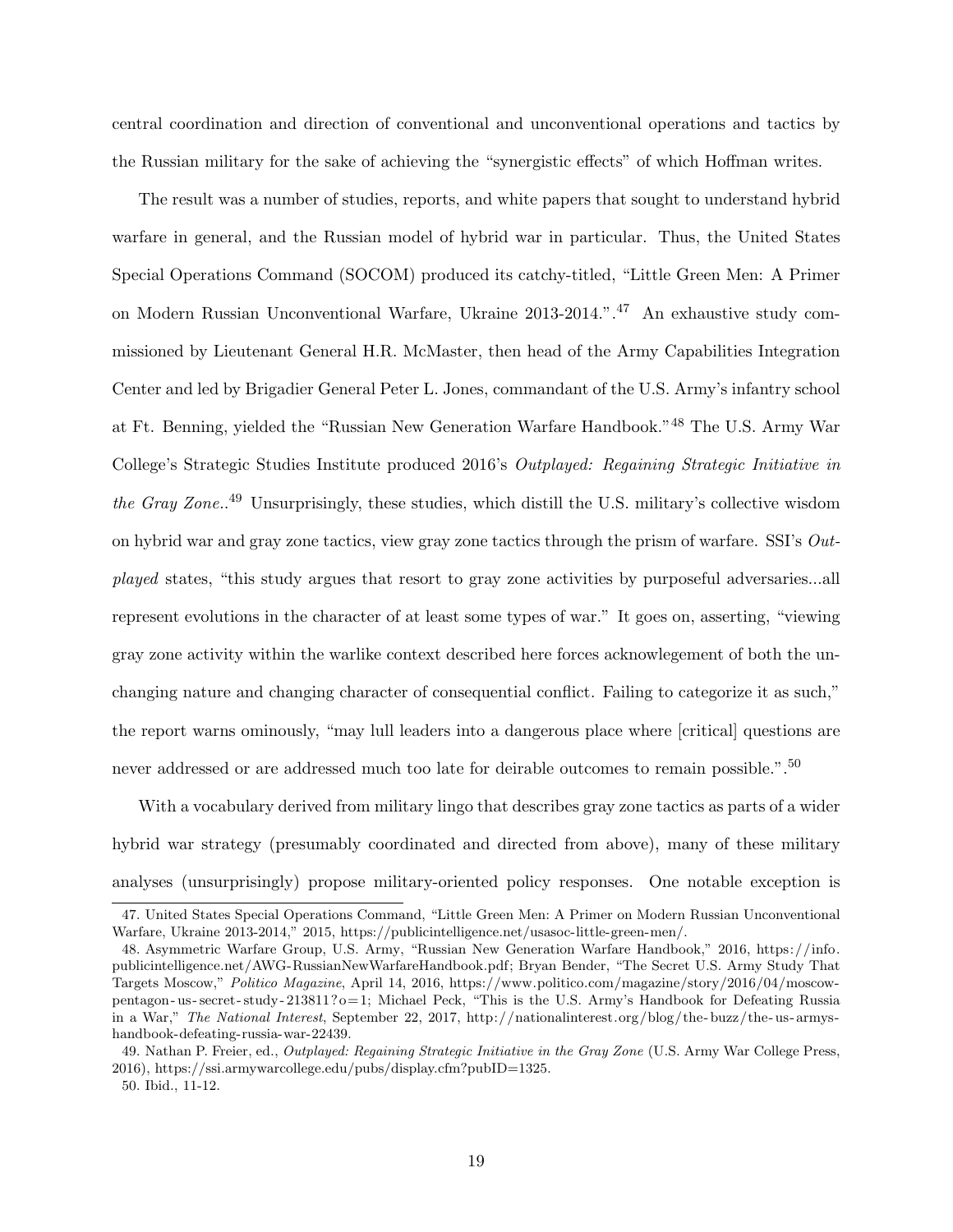SOCOM's brief 2015 white paper on "The Gray Zone," which notes, "we also need to grow our nonmilitary capabilities. Our gray zone actions are often overly militarized because the Department of Defense (DOD) has the most capability and resources, and thus is often the default U.S. government answer."<sup>51</sup> The criticism is worth reflecting on: military planners tend to see gray zone techniques as military tactics that are part of an adversary's larger hybrid military strategy. Since hybrid war is by definition the integration of unconventional and conventional military capabilities to achieve strategic objectives, where gray zone tactics appear, conventional or kinetic conflict is likely to follow. Recalling the old adage about everything looking like a nail when you're holding a hammer, what the Army sees as a military problem naturally demands a military solution.

The problem can also be framed as one of conceptual models that calls to mind Graham Allison's classic work on organizational decision making models.<sup>52</sup> Anyone who has spent more than a day working with the the United States military knows that it, like many large organization, is rather enamored by models that can neatly depict and describe complex concepts and phenomena. If such a model can be graphically represented on a single PowerPoint slide, all the better. While models and similar heuristics can greatly aid in analysis and understanding, the problem arises when the model is a flawed representation of the phenomenon under study, or when such a model conditions its proponents to ignore competing explanations for information that appears to "fit" the model perfectly. Political and Military decision makers who view gray zone tactics exclusively through the paradigm of integrated hybrid warfare run the risk of assuming – erroneously in some cases – that gray zone tactics are prelude to kinetic military operations. Worse, such assumptions, where wrong, risk a policy response that is ill suited for the asymmetric balancing threat posed by gray zone techniques.

<sup>51.</sup> U.S. Special Operations Command, "The Gray Zone," 7.

<sup>52.</sup> Graham Allison, "Conceptual Models and the Cuban Missile Crisis," The American Political Science Review 63, no. 3 (1969): 689–718; Graham Allison, Essence of Decision (Boston: Little, Brown, / Co., 1971).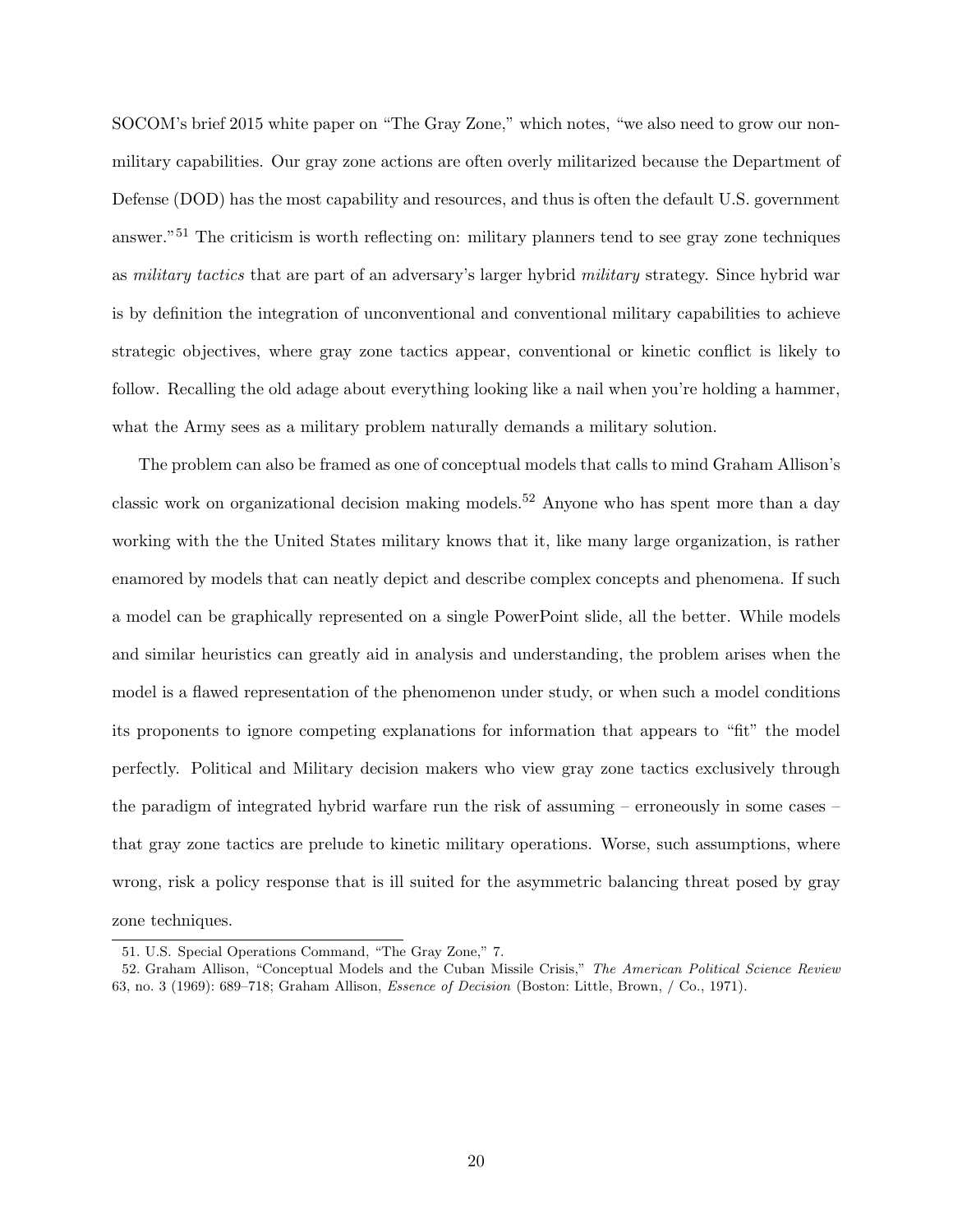### 3.2 Getting Gerasimov Wrong

Emblematic of the tendency to seize upon and misapply a model to a problem has been the tendency of many analysts (military and nonmilitary alike) to apply the so-called "Gerasimov Doctrine" as a model to understand the future of Russian hybrid warfare. In 2013 General Valery Gerasimov, Chief of the General Staff of the Russian Armed Forces, published a little-noticed article in the Russian weekly magazine *Military-Industrial Courier* entitled, "The Value of Science in Prediction.".<sup>53</sup> In the wake of the 2014 Russian invasion of Ukraine, RFE/RL reporter discovered and translated the article, after which it was republished by others, notably Russia scholar Mark Galeotti on his blog, where it was dubbed the "Gerasimov Doctrine."<sup>54</sup> Many aspects of Gerasimov's article described a form of modern warfare that – on firsts glance – bore a striking resemblance to Russian operations in Ukraine that began a year after the article was published. Many took this as a sign that Russia had long been developing a model for what was being described as hybrid warfare in the West, and had implemented that model nearly flawlessly in the Crimean gambit.

To be sure, the parallels to the Ukrainian invasion were be striking. Gerasimov writes, "The very 'rules of war' have changed. The role of non-military means of achieving political and strategic goals has grown, and, in many cases, they have exceeded the power and force of weapons in their effectiveness. The focus of applied methods of conflict has altered the direction of the broad use of political, economic, informational, humanitarian, and other non-military measures – applied in coordination with the protest potential of the population. All this is supplemented by military means of a concealed character, including carrying out actions of informational conflict and the actions of special operations forces. The open use of forces – often under the guise of peacekeeping and crisis regulation – is resorted to only at a certain stage, primarily for the achievement of final success

<sup>53.</sup> Valery Gerasimov, "Tsennost' nauki v predvidezhenii," Voenno-promyshlennyi Kur'er, February 26, 2013, accessed February 19, 2016, http://vpk-news.ru/articles/14632.

<sup>54.</sup> Robert Coalson, "Top Russian General Lays Bare Putin's Plan for Ukraine," Huffington Post, November 2, 2014, accessed November 15, 2015, http : / / www . huffingtonpost . com / robert - coalson / valery - gerasimov - putin ukraine b 5748480 . html; Mark Galeotti, "The Gerasimov Doctrine and Russian Non-Linear War," In Moscow's  $Shadows$ , July 26, 2014, https://inmoscowsshadows.wordpress.com/2014/07/06/the-gerasimov-doctrine-andrussian-non-linear-war/.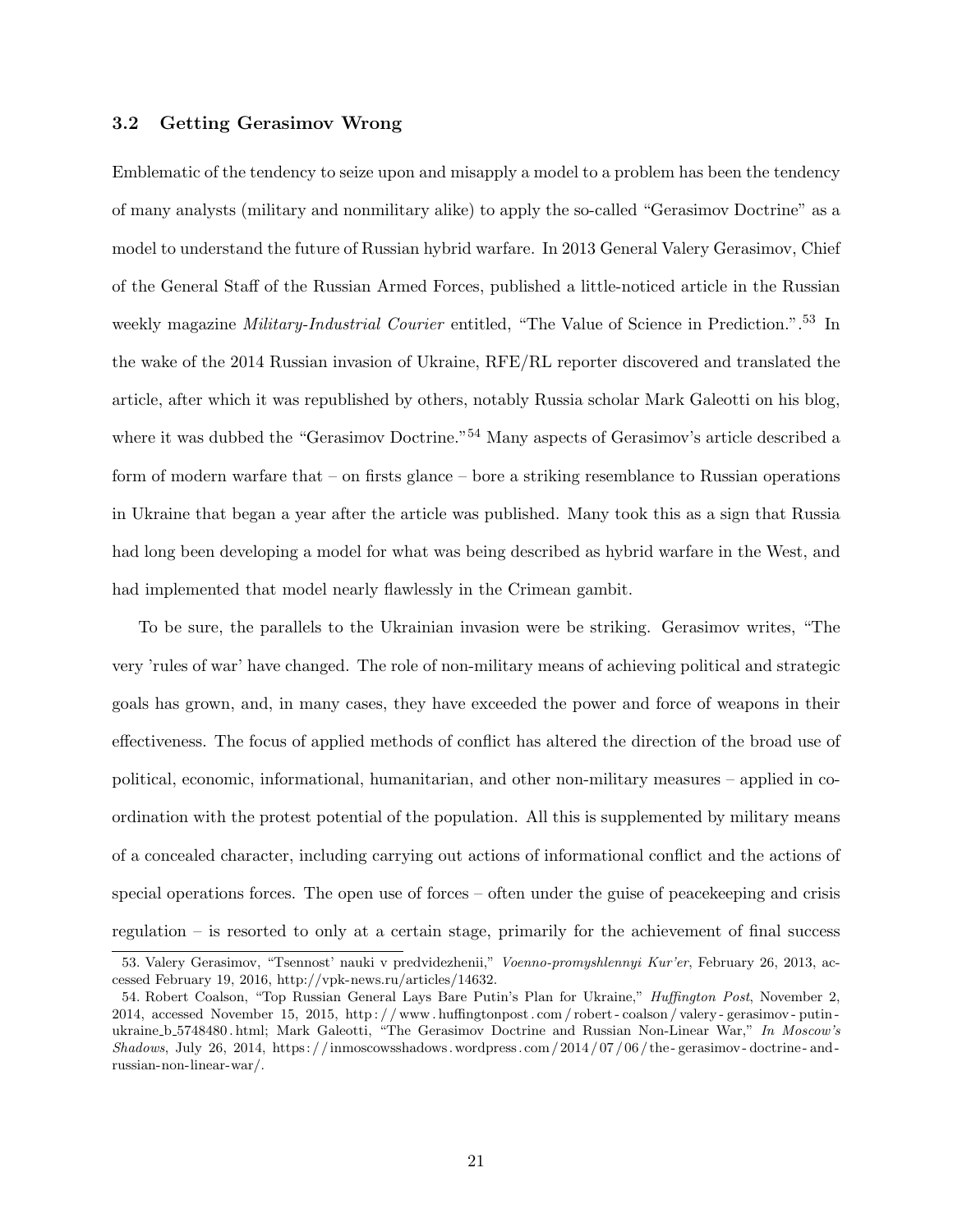in the conflict."<sup>55</sup> With the help of a chart (figure  $3^{56}$  that would be the envy of any field grade officer in Ft. Benning, GA, Gerasimov outlined a six-stage sequence of conflict development: 1) covert origins; 2) escalation; 3) start of conflict activities; 4) crisis; 5) resolution; and 6) restoration of peace/postconflict settlement. Each stage is characterized by a blend of overt and covert efforts, including military and nonmilitary actions. In the early phases of conflict of conflict, these actions can include the formation of coalitions and unions within the target state; formation of political opposition; economic sanctions and embargoes; a break in diplomatic relations; political and diplomatic pressure; information warfare; military strategic deterrence measures; strategic deployment of forces; and conduct of kinetic military operations.<sup>57</sup>

The snappy Gerasimov chart – and it's apparent 6-stage process for executing hybrid war – was reproduced as an explanatory, analytical, and predictive model in several of the U.S. military's subsequent studies of hybrid warfare and gray zone tactics.<sup>58</sup> The ominous threat of the nefarious Gerasimov Doctrine also entered more mainstream consciousness, as reflected in the significant uptick in Google searches for the term beginning in 2014 after the translated article was published (figure 4.

Interestingly, the term reached peak interest as a Google search term in January 2018, indicating that it was not fading from popular discourse. Indeed, the Gerasimov Doctrine entered the mainstream when Politico's Molly McKew published an article on the subject, describing it in the article's subtitle as "Russia's new chaos theory of political warfare," jauntily telling readers that "it's probably being used on you."<sup>59</sup>

<sup>55.</sup> Coalson, "Top Russian General Lays Bare Putin's Plan for Ukraine."

<sup>56.</sup> Michael Kofman, "Russian Hybrid Warfare and Other Dark Arts," War on the Rocks, March 11, 2016, https: //warontherocks.com/2016/03/russian-hybrid-warfare-and-other-dark-arts/.

<sup>57.</sup> AOWG, "Ambiguous Threats and External Influences in the Baltic States - Phase 2: Assessing the Threat (Unclassified)," October 1, 2015, 5, accessed January 5, 2016, http://www.stratcomcoe.org/ambiguous-threats-andexternal-influences-baltic-states.

<sup>58.</sup> United States Special Operations Command, "Little Green Men: A Primer on Modern Russian Unconventional Warfare, Ukraine 2013-2014"; AOWG, "Ambiguous Threats and External Influences in the Baltic States - Phase 2: Assessing the Threat (Unclassified)"; Asymmetric Warfare Group, U.S. Army, "Russian New Generation Warfare Handbook"; Freier, *Outplayed: Regaining Strategic Initiative in the Gray Zone*; Mary Ellen Connell and Ryan Evans, "Russia's Ambiguous Warfare and Implications for the U.S. Marine Corps," Marine Corps University Journal 7, no. 1 (2016): 30–45.

<sup>59.</sup> Molly McKew, "The Gerasimov Doctrine," Politico Magazine, September/October 2017, https://www.politico. com/magazine/story/2017/09/05/gerasimov-doctrine-russia-foreign-policy-215538.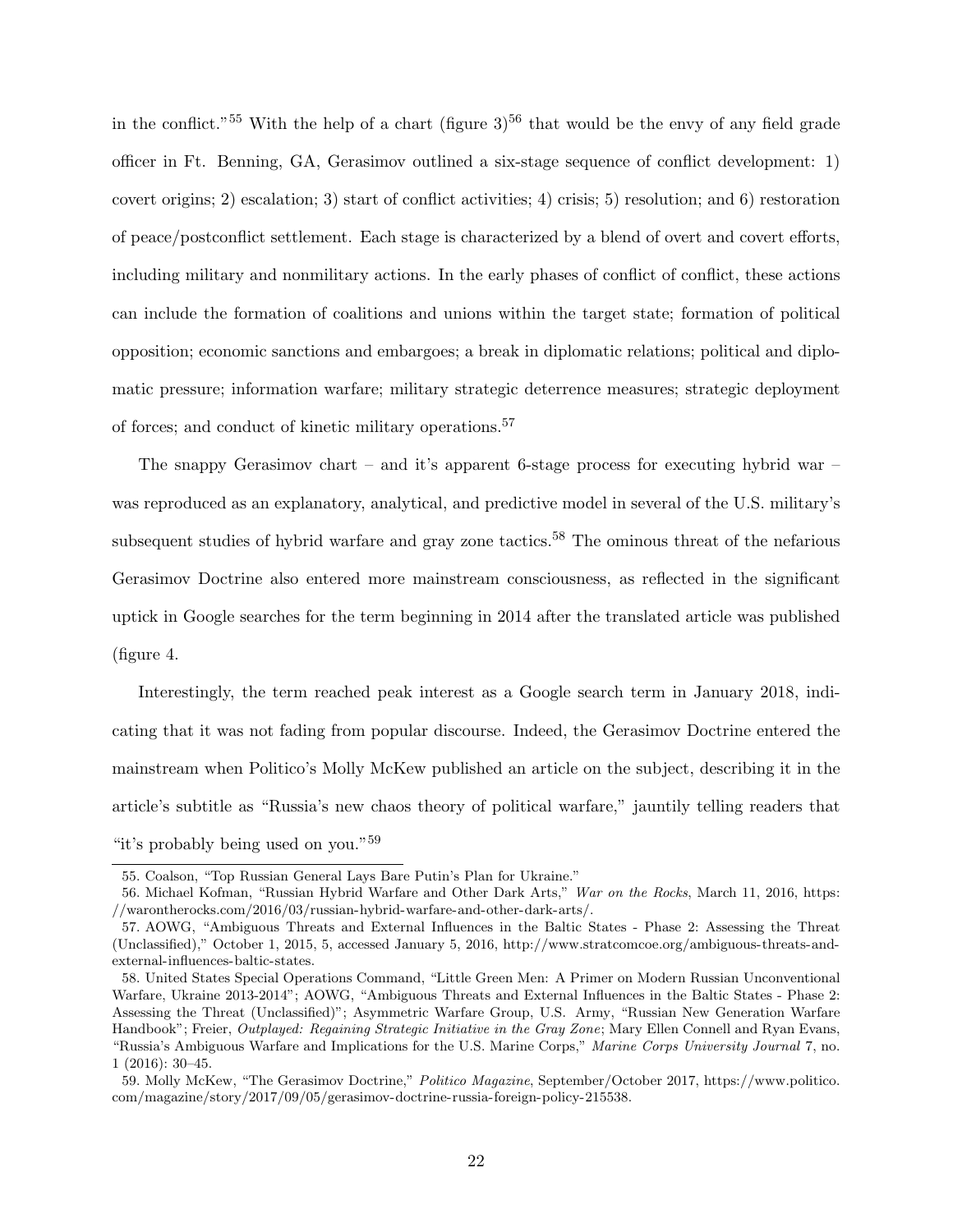

Figure 3: Gerasimov's Chart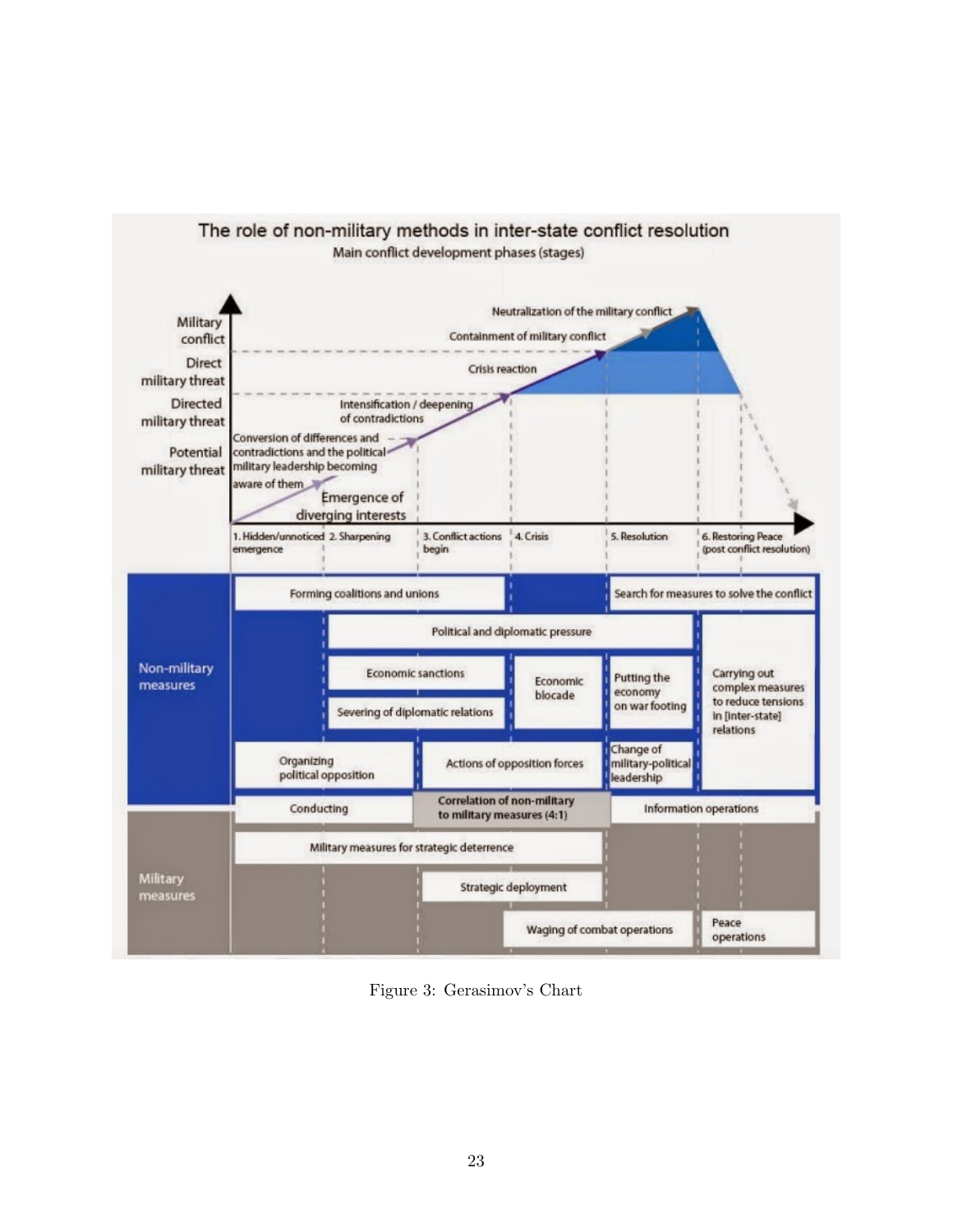

Figure 4: Google Trends: "Gerasimov Doctrine"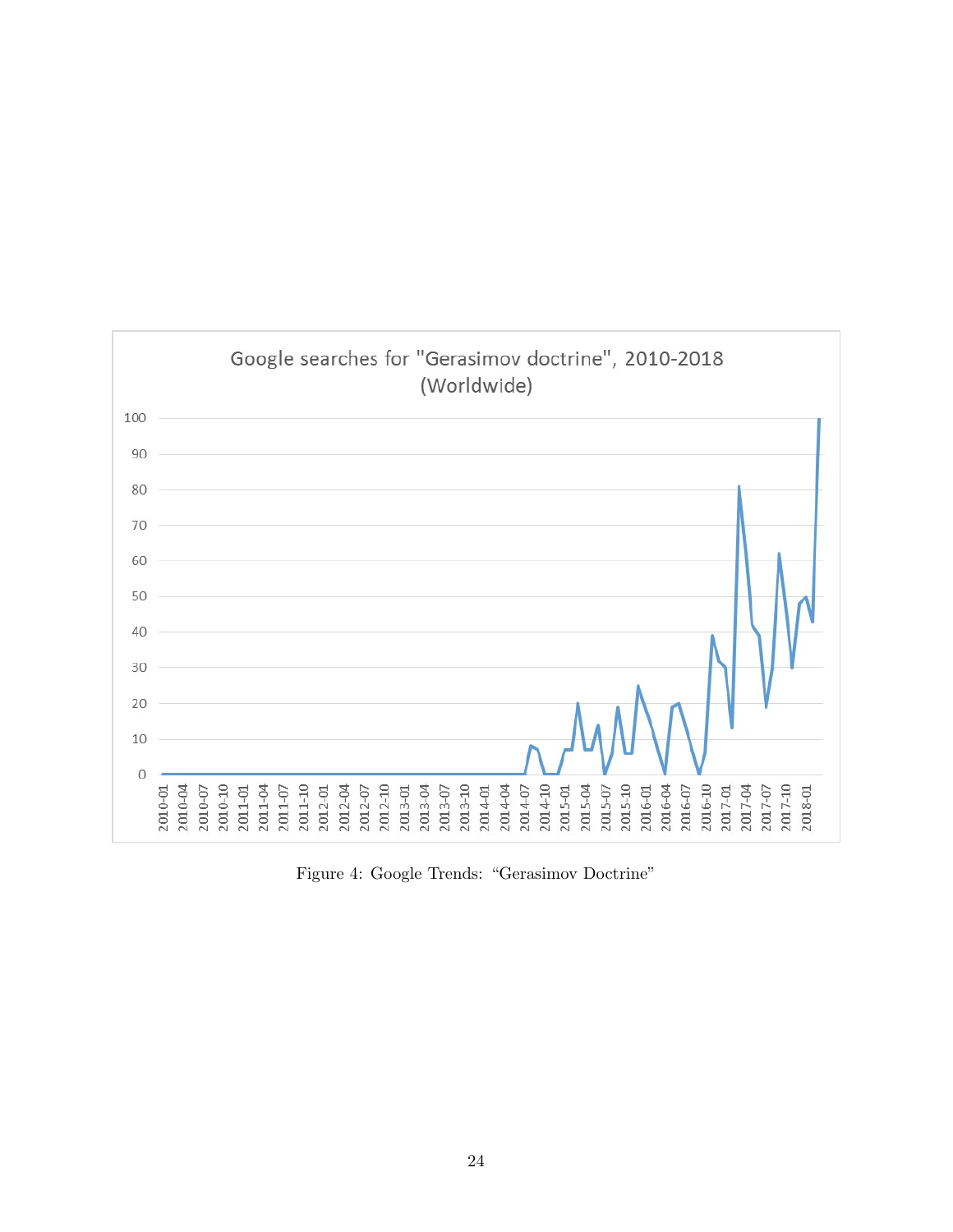Yet scholars have increasingly called into question whether Gerasimov's article was the model for Russian hybrid warfare in Ukraine, let alone doctrine guiding future Russian operations. Such critics even includ the scholar who popularized the concept and gave it its name.<sup>60</sup> In fact, many have come to conclude that most observers who jumped on the Gerasimov Doctrine bandwagon fundamentally misunderstood the purpose and even argument of Gerasimov's article.<sup>61</sup> Rather than a definitive statement of Russian military doctrine, for which a privately-owned weekly newspaper would be an unlikely publishing outlet, some have argued that the article was simply Gerasimov's personal opinions the future of warfare, intended for a non-specialist audience..<sup>62</sup> It is worth noting that the word "doctrine" in Russian military usage, is a technical term to describe a foundational and almost scientific document of military strategy - hardly how one would describe the original Gerasimov article, though many analysts attached to it the weight of a fundamental strategic planning document.<sup>63</sup>

Moreover, a closer read of Gerasimov's article reveals it to be not description of past, present, or future Russian strategy, but rather lessons derived from conflicts and events in which the United States was the driving force behind this new form of warfare, including Operation Desert Storm, Operation Iraqi Freedom, the Arab Spring, and the NATO intervention in Libya. Subsequent writings and presentations by Gerasimov extended the analysis to what he considered to be instances of hybrid tactics used by the West during the NATO intervention in Kosovo, the colored revolutions in Georgia and Ukraine, and even the conflict in Syria.<sup>64</sup> As such, it is the United States, Gerasimov believes, that has pioneered modern hybrid warfare, not Russia.

Finally, many have noted that rather than presenting a theoretical model of warfare to be

<sup>60.</sup> Mark Galeotti, "I'm sorry for creating the Gerasimov Doctrine," Foreign Policy Magazine, March 5, 2018, http://foreignpolicy.com/2018/03/05/im-sorry-for-creating-the-gerasimov-doctrine/.

<sup>61.</sup> To be fair to the U.S. military, the two most comprehensive and convincing critiques of the Gerasimov misunderstanding appeared in journals published by the U.S. Army by authors with appointments to Army organizations. See (Charles K. Bartles, "Getting Gerasimov Right," Military Review, January-February 2016, Roger N McDermott, "Does Russia have a Gerasimov doctrine?," Parameters 46, no. 1 [2016]: 97)

<sup>62.</sup> Bartles, "Getting Gerasimov Right," 34.

<sup>63.</sup> Mark Galeotti, "The mythical Gerasimov Doctrine and the language of threat," Critical Studies on Security, 2018, 3.

<sup>64.</sup> Bartles, "Getting Gerasimov Right"; McDermott, "Does Russia have a Gerasimov doctrine?"; Kofman, "Russian Hybrid Warfare and Other Dark Arts."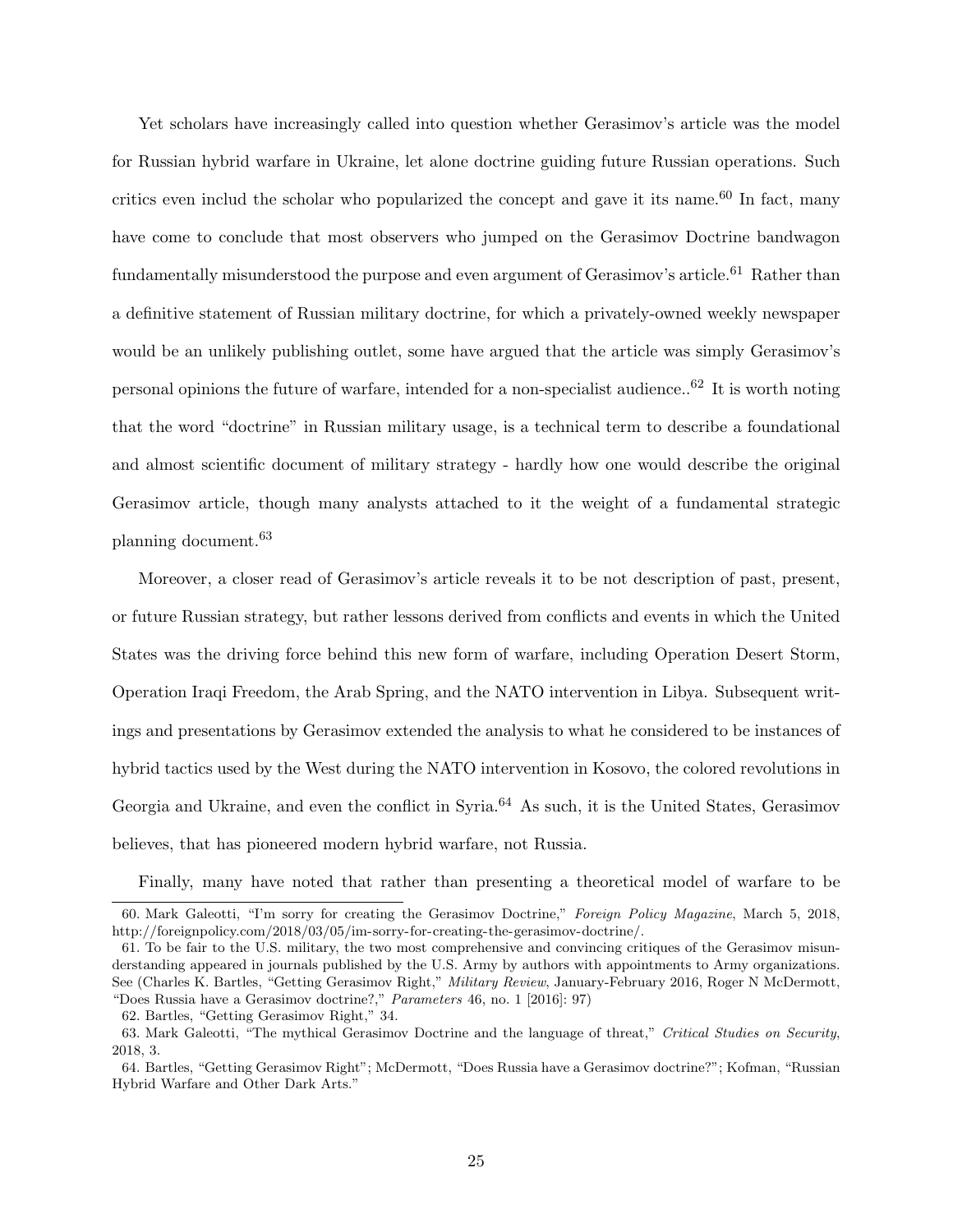applied to future Russian operations, Gerasimov suggests quite the opposite: that the variance and uniqueness of each conflict and operational environment defies any singular model of tactics and strategy. In quoting the Soviet military strategist Aleksandr Svechin, Gerasimov asserted as much: "It is extraordinarily hard to predict the conditions of war. For each war is necessary to work out a particular line for its strategic conduct. Each war is a unique case, demanding the establishment of a particular logic and not the application of some template."<sup>65</sup>

## 3.3 Model Mishap: The Baltic Threat

It is perhaps in the Baltic region that the misunderstanding and misapplication of models yields the most striking erroneous conclusions by many analysts in recent years. For if we assume that Russia is guided by a "Gerasimov Doctrine" of hybrid warfare, in which gray zone tactics in stages 1, 2, and 3 are doctrinally followed by covert and overt military operations are conducted in stages 4 and 5, then we – as several observers have – are likely to misinterpret gray zone tactics as prelude to kinetic operations. And our response to such gray zone tactics are likely to be mismatched to the true challenge they pose.

Since 2014, many have sounded the alarm as they warn of a gathering threat to the Baltic States. These fears are based on an implicit comparison with Ukraine: like post-Maidan Ukraine, the Baltic states have pursued unambiguously pro-Western policies. Similarly, Estonia and Latvia are home to large minorities of ethnic Russians living within their borders. Twenty four percent of Estonia's population is comprised of ethnic Russians, while Russians make up twenty six percent of Latvia's population and six percent of Lithuania's population. Many Baltic Russians carry more than two decades of grievances over citizenship, language, and cultural policies that have left these communities marginalized from mainstream political and economic life in the countries that they call home. These grievances have raised concerns that Russia may try to use the Baltic Russians as an entry point to execute a strategy of hybrid warfare, much as it seized on separatist protest movements in Ukraine as a basis for military intervention.

<sup>65.</sup> Galeotti, "The Gerasimov Doctrine and Russian Non-Linear War."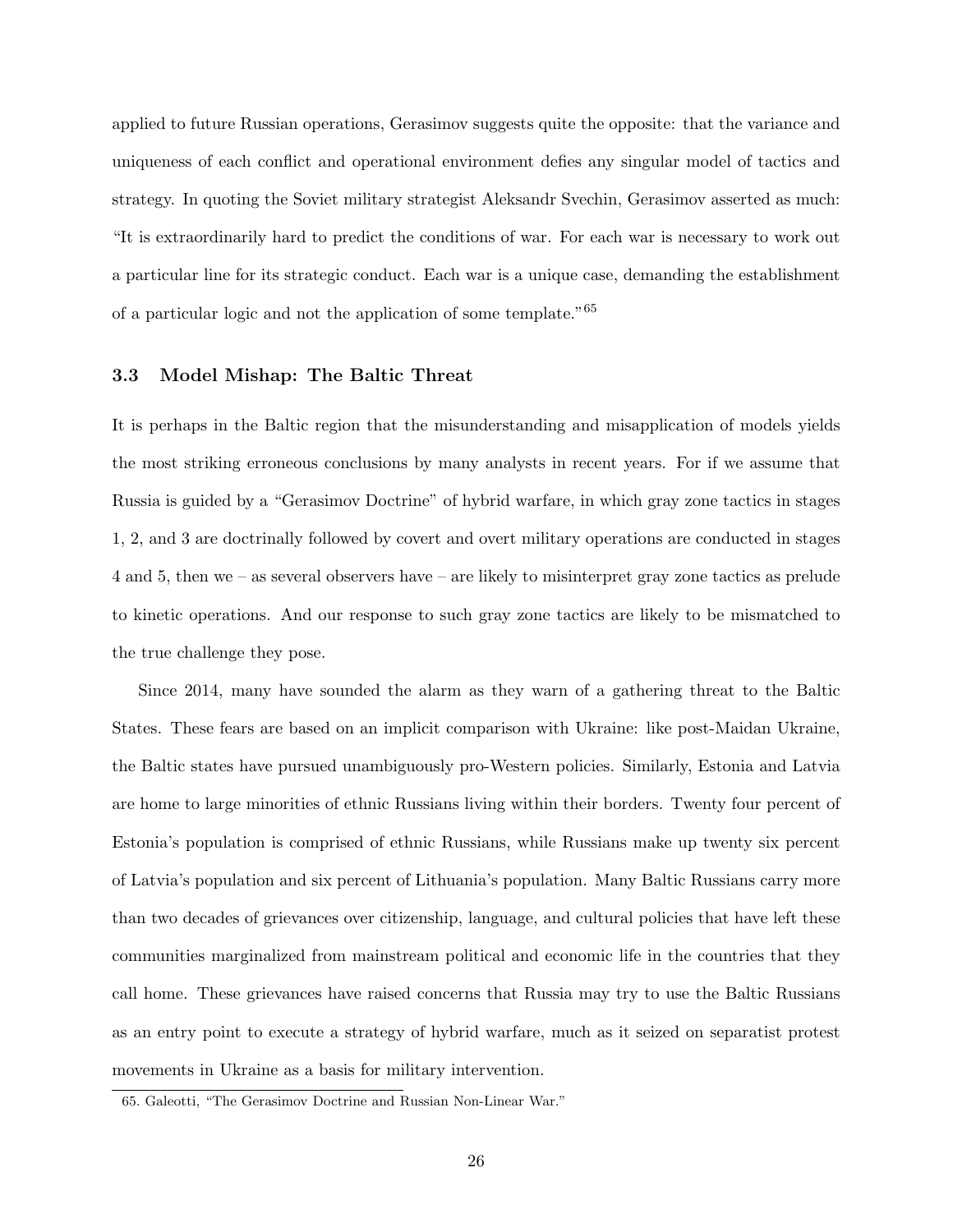Several gray zone tactics have been documented in the Baltic states in recent years (and even several years prior to 2014). This includes an aggressive informational campaign in the Russianlanguage media consumed by most Baltic Russians. These media outlets, all of which are produced or broadcast from Russia, portray the Baltic governments as neo-fascist regimes bent on the economic and political subjugation of ethnic Russians.<sup>66</sup>

Similarly, there are well-documented political and economic links between Moscow and pro-Russian NGOs and political parties in the Baltics. These organizations have worked to spread similar propaganda about nazification of the Baltics and discrimination against the Russian-speaking population.<sup>67</sup> While some Russian parties in the Baltics have sought to advocate Russian minority interests through normal democratic channels, the lack of transparency in the financial links between these parties and partner organizations in Russian raise questions about their independence. While the European Centre for Minority Issues has documented recent instigations of separatism in the Baltic States by a variety of organizations, as of yet these efforts have failed to gain a following among the Baltic Russian populations.<sup>68</sup>

Finally, Russia has carried out numerous large-scale military exercises over the last several years in proximity to its borders with Estonia and Latvia. Writes the Asymmetric Operations Working Group, "Russia appears to be testing the full spectrum of processes and people required for largescale mobilization and maneuver.".<sup>69</sup> Indeed, Baltic invasion alarmism reached a fevered pitch in the lead-up to the 2017 Zapad military exercises conducted by Russian and Belarusian forces that some – including General Ben Hodges, then the commander of the U.S. Army in Europe – feared would be used as a pretext to launch incursions into NATO allies such as Poland and the Baltics.<sup>70</sup>

With varying degrees of alarmism, many analysts have discussed the possibility of war in the

<sup>66.</sup> AOWG, "Ambiguous Threats and External Influences in the Baltic States - Phase 2: Assessing the Threat (Unclassified)," 31.

<sup>67.</sup> Ibid., 41.

<sup>68.</sup> Mindaugas Kuklys and Raul Carstocea, "Instigations of Separatism in the Baltic States," European Centre for Minority Issues Brief, 2015, accessed November 7, 2015, http://www.ecmi.de/publications/detail/instigations-ofseparatism-in-the-baltic-states-328/.

<sup>69.</sup> AOWG, "Ambiguous Threats and External Influences in the Baltic States - Phase 2: Assessing the Threat (Unclassified)," 53.

<sup>70.</sup> Robin Emmott and Andrius Sytas, "Russia's Zapad war games unnerve the west," Reuters, September 13, 2017, https://www.reuters.com/article/us-russia-nato/russias-zapad-war-games-unnerve-the-west-idUSKCN1BO1OG.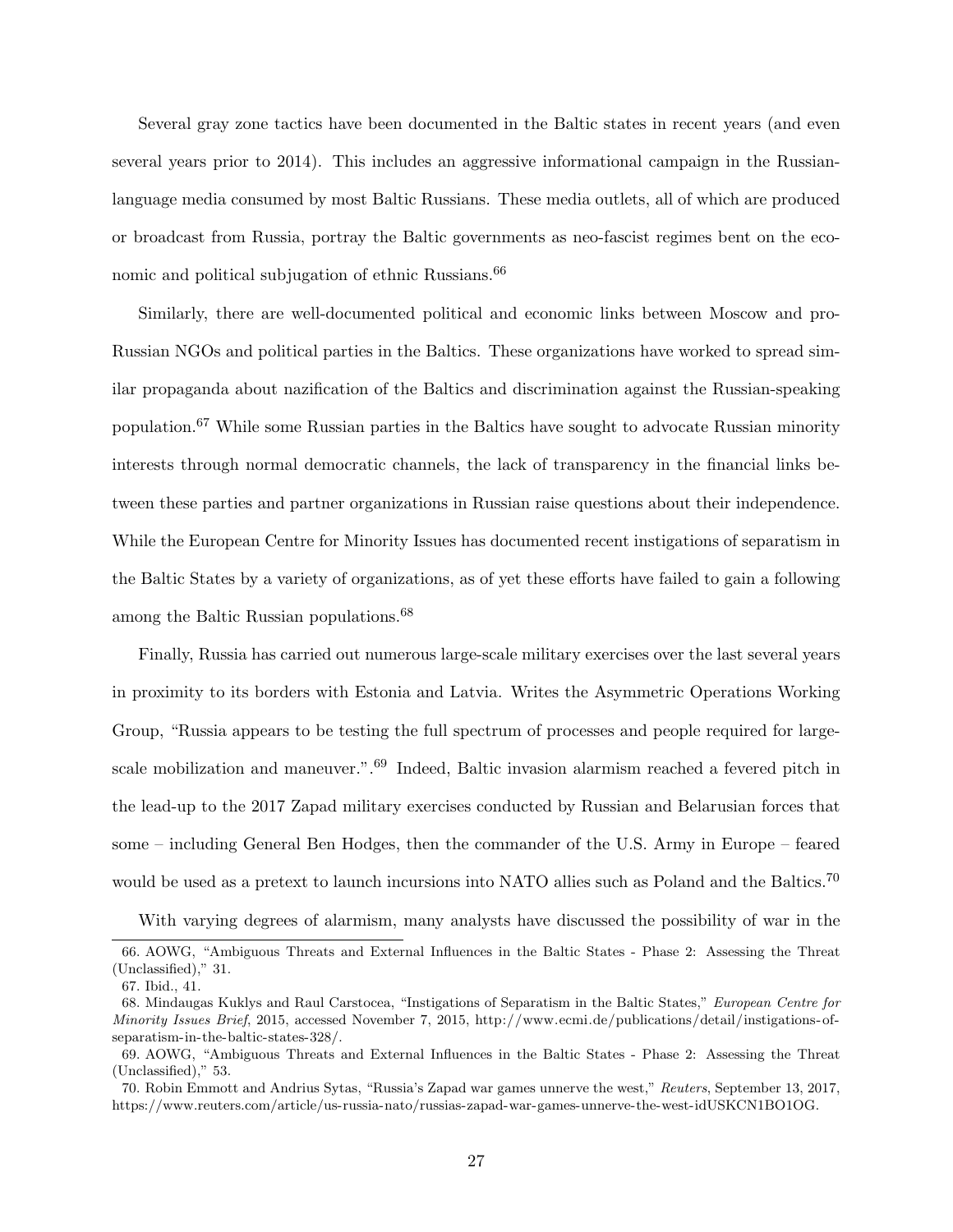Baltics, often with the assumption that such a war would begin as a Russian-initiated hybrid war whose opening salvos would take the form of gray zone tactics, not unlike those already in use by Moscow against Estonia, Latvia, and Lithuania..<sup>71</sup> Perhaps the most alarmist in recent months is a February 2018 article in the National Review published by retired Navy captain Jerry Hendrix, provocatively titled, "When Putin Invades the Baltics." Hendrix's thinking reflects the risks noted above about imposing models of hybrid warfare where they don't belong. Putin, Hendrix argues, "has waged nearly constant cyber, economic, an military combat against the West but has always stopped short of actions that would trigger [a military response from NATO]...Thus a gray zone exists today throughout much of Eastern Europe, a zone that Putin defined strategically and operates within on a daily basis but that Russia does not fully control." Revealing just how gloomy his crystal ball into the future is, Hendrix writes with near certainty that the Baltics – and NATO – are next: "It is unclear whether [Putin] will use the same [gray zone] tactics to attack NATO directly or switch gears and use a massive military exercise...as a rolling start for combat operations, but NATO will have a difficult time responding either way."<sup>72</sup> Hendrix, like so many others focused intently on the overstated military threat of a Russian hybrid war in the Baltics, offers traditional military solutions such as increased missile deployments, elevated troop strengths, and the return of permanent armored brigades to Europe. It is a familiar hammer to bring down upon what is mistaken to be a familiar nail.

# 4 Reconceiving Gray Zone Tactics as Asymmetric Balancing

– This section is a work in progress! –

Thus does the full argument of this paper come into sharp focus. Gray zone tactics as described

<sup>71.</sup> AOWG, "Ambiguous Threats and External Influences in the Baltic States - Phase 2: Assessing the Threat (Unclassified)"; Andrew Radin, Hybrid Warfare in the Baltics (RAND Corporation, 2017); Jiri Valenta and Leni Valenta, "Russia's Strategic Advantage in the Baltics: A Challenge to NATO," BESA Mideast Security and Policy Studies, no. 143 (2017), https://besacenter.org/mideast- security- and- policy- studies/russia- baltics- nato/; Dmitri Trenin, "Avoiding U.S.-Russia Military Escalation During the Hybrid War," Carnegie Endowment for International Peace, January 2018, http://carnegie.ru/2018/01/25/avoiding-u.s.- russia-military-escalation-during-hybrid-warpub-75277.

<sup>72.</sup> Jerry Hendrix, "When Putin Invades the Baltics," The National Interest, February 5, 2018, https: / /www. nationalreview.com/magazine/2018/02/05/vladimir-putin-invade-baltics/.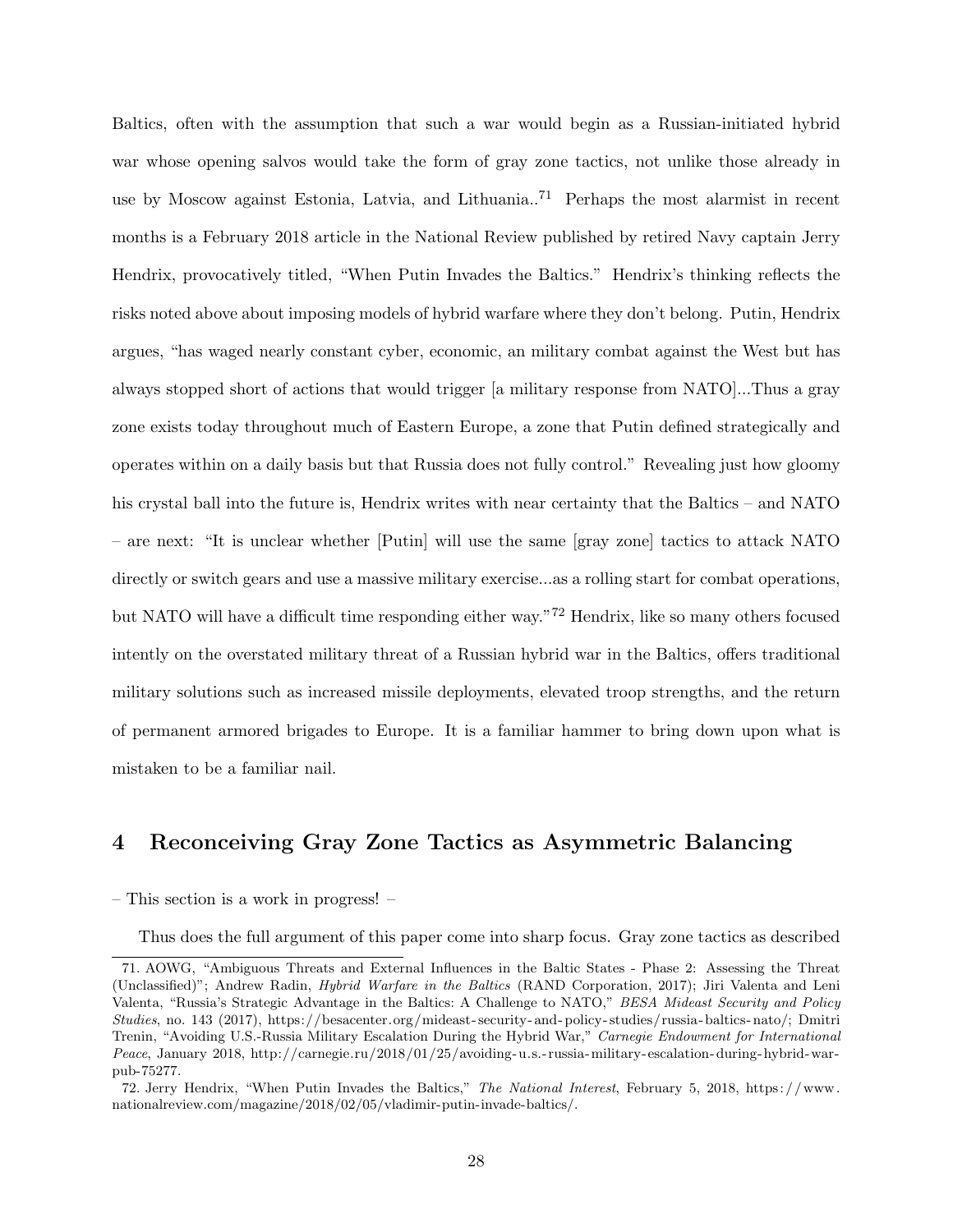earlier cannot be analyzed exclusively as elements of a hybrid warfare strategic model brought to life by revisionist states like Russia. Rather, they must also be viewed as potential subtractive asymmetric balancing strategies pursued by second-tier powers in an attempt to degrade the ability of more powerful target states to exercise unchecked power. Often times – perhaps even most of the time – they are not part of a grand strategic plan that will soon progress to more conventional forms of kinetic military conflict. Indeed, the asymmetric balancer may very well be utilizing gray zone tactics to achieve purely political goals, with no military objectives and no intention of ever resorting to military force, overt or otherwise. Such balancing efforts may be aimed squarely at hindering the actions of a powerful target state, or they may be oriented toward wedge strategies seeking to pull an opposing alliance apart. But regardless, asymmetric balancing demands a different response than does hybrid warfare. I return to this challenge at the end of the paper. The case studies that follow examine the logic of asymmetric balancing in action through gray zone tactics, as implemented by the Russian government from 2007-2018.

The objective of these case studies is to illustrate the logic of asymmetric balancing, and to show how second-tier powers utilize such a balancing strategy to achieve non-military strategic objectives. Though not aspiring to conduct rigorous hypothesis testing, this approach must nonetheless contend with some methodological challenges. The first might be described alternatively as a coding problem or as a matter of concept stretching. Have we stretched the definition of balancing behavior so wide such that every action taken in defense of a country's interests is classified as a form of asymmetric balancing? If so, the concept uses its utility. The second related issue is one of observational equivalence. If gray zone tactics can be used as part of a hybrid warfare strategy as well as a form of asymmetric balancing, how do we know ex ante (or ex post for that matter) what the purpose of a specific action is? The problem is all the more complicated when we consider that both logics may be at work in a single larger case, such as in Ukraine's Donbas conflict, which I argue is simultaneously a case of hybrid warfare and asymmetric balancing. Careful attention to the following questions can help ease these concerns:

First, does the case in question demonstrate a political objective on the part of the asymmetric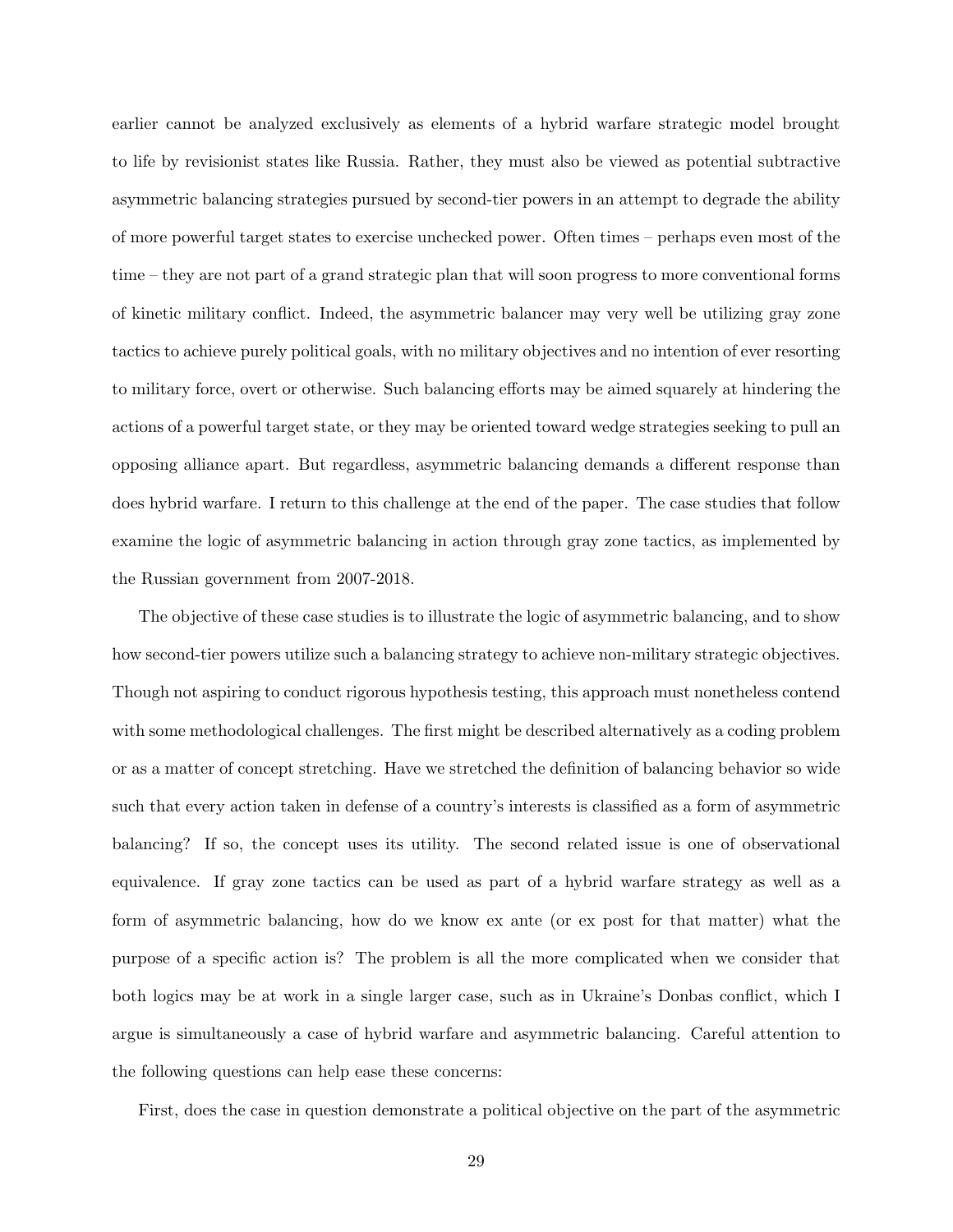balancer that is independent of an operational military objective? In other words, is an explanation for an actor's action based on the logic of asymmetric balancing a plausible explanation that is supported by evidence of motives and effects? Second, where such a logic of non-military asymmetric balancing is plausible, can we rule out competing explanations that are consistent with the alternative logic of hybrid warfare? If explanations that see gray zone tactics as a precursor to kinetic warfare can be ruled out, then the logic of gray zone asymmetric balancing will be strengthened.

Potential case studies for inclusion:

- Russia cyber attacks on Estonia, 2007
- Russian information and cyber warfare against Georgia, 2008 (wedge strategy against potential future NATO member)
- Russian gray zone tactics against Ukraine in Donbas, 2014-2018 (asymmetric balancing alongside hybrid war; wedge strategy)
- Russian provocations in Baltic states
- Russian interference in U.S. presidential election

# 5 Policy implications

– This section is a work in progress! –

If my argument is correct – that gray zone tactics are frequently utilized as a method of asymmetric balancing that falls somewhere between more traditional hard and soft balancing strategies, then certain policy implications and recommendations can be derived from the argument.

First, gray zone tactics rely on the manipulation of ambiguity and uncertainty in target states. The United States will earn the greatest return on its investment if it invests in measures – both home and abroad – that enhance defense against cyber attacks, information warfare, and manipulation of public opinion through traditional and social media. Such efforts are likely to do far more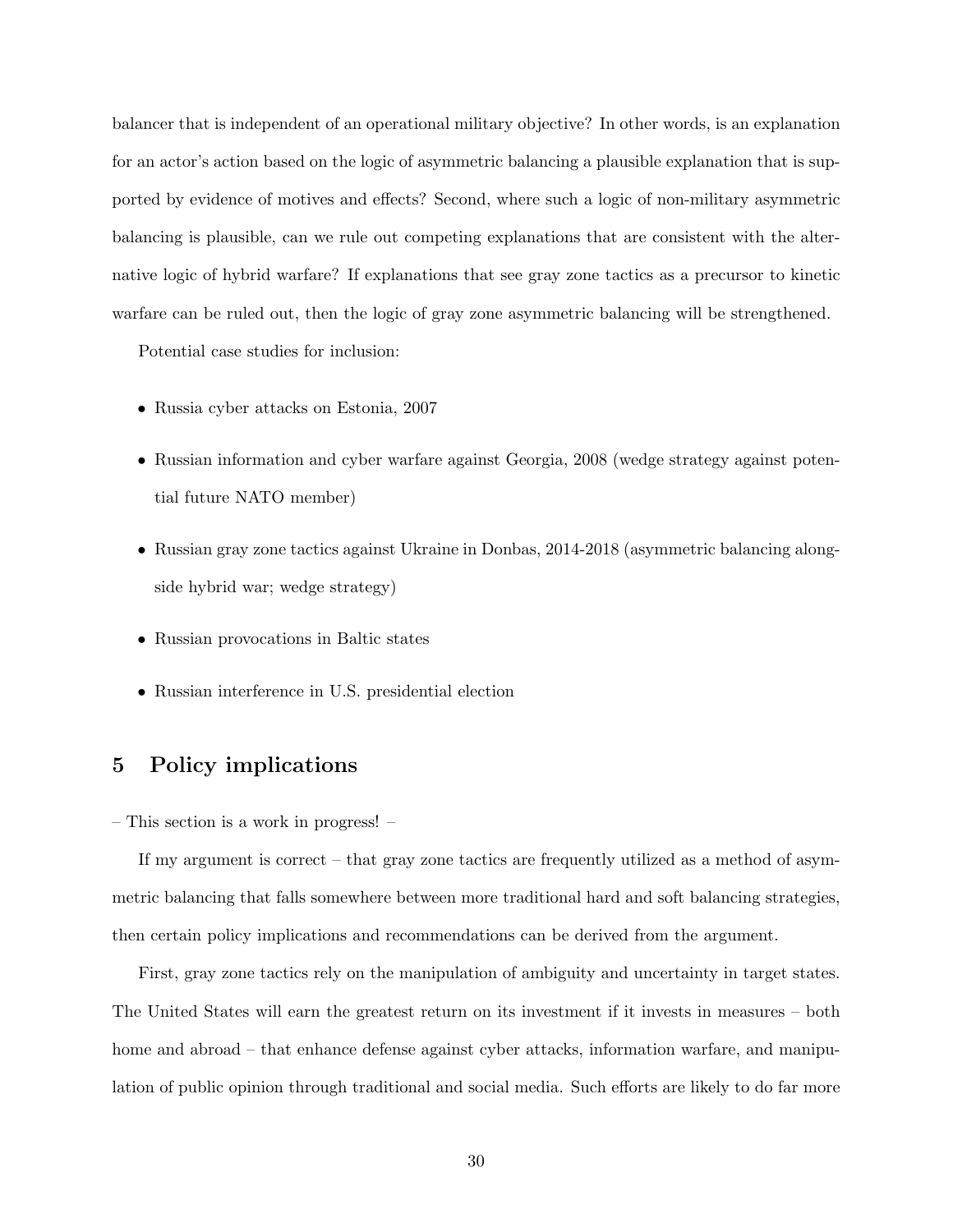to secure American interests than increased deployments of troops and stationing of weapons in the easternmost NATO allies.

Second, the United States must increase its investment in intelligence assets in and around asymmetric balancers. It is true that we cannot become complacent and swing too far in the opposite direction – in some instances, gray zone tactics may indeed be part of a larger hybrid warfare strategy that has military objectives and eventual kinetic operations as well. Or they may not be. We must be able to discern which actions of our adversaries take against us warrant longerterm strategic counterbalancing, and which demand near-term preemptive military action. In a game of misinformation, investing in getting better information – and more of it – is money well spent indeed.

Third, our response to stragetic asymmetric balancing must take an appropriate form that counters the threat rather than exacerbating the threat. By responding to Russian asymmetric balancing in the Baltics with Operation Atlantic Resolve and the infusion of more conventional military assets into the region, we contribute to Vladimir Putin's narrative that Russia is encircled by hostile states seeking its destruction. Rallying around their leader, Russian patriots elevate Putin's popularity – and his raison d'etre – even further. Furthermore, such efforts risk exacerbating region's already tense security dilemma, leading to a heightened risk of miscalculation or accident that could spark military action that neither side wanted or intended.<sup>73</sup>

Fourth, and related to the previous point, we nonetheless have an obligation to defend and reassure our allies. Yet we should do so by investing in their capabilities to withstand and repel gray zone tactics aimed against their governments, economics, and societies. Such efforts can not only demonstrate our commitment as strongly as an additional armored brigade, but are also more realistic about the threats that our allies will face in the coming years when a Russian conventional military attack against NATO is is highly unlikely.

Fifth, asymmetric balancing is a strategic threat that demands a grand strategic response. Such a response must recognize that gray zone tactics in the service of balancing constitute a whole-of-

<sup>73.</sup> Robert Jervis, "Cooperation Under the Security Dilemma," World Politics 30, no. 2 (1978): 167–214.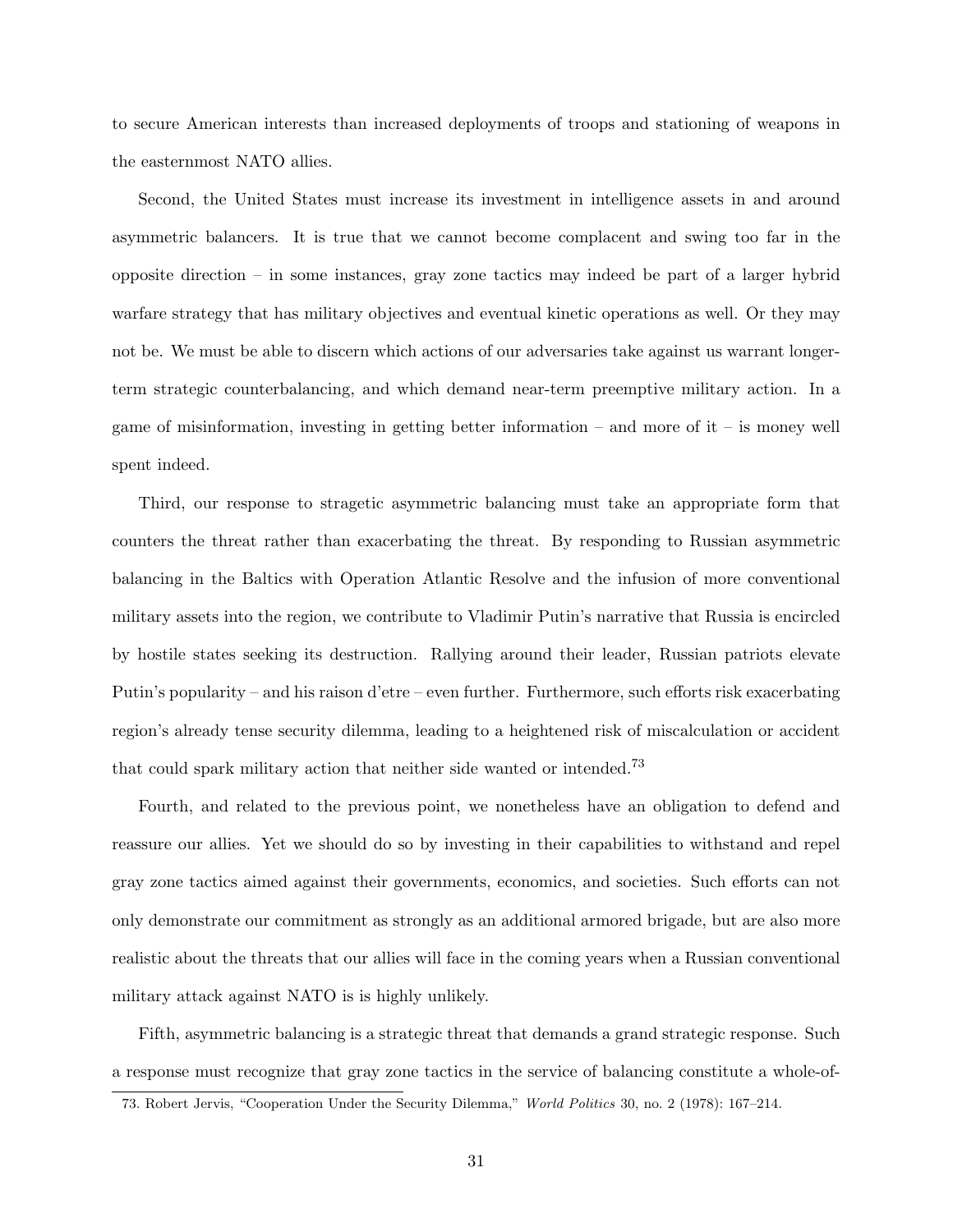government and whole-of-society attempt by our adversaries to weaken us. It is a challenge that goes far beyond the military sphere, and thus requires an integrated and coordinated response by the entire national security apparatus. They military's bias toward seeing military problems with military solutions in gray zone techniques suggests that the Department of Defense should not be the lead agency in countering asymmetric balancing. Rather, such a strategic imperative demands the full engagement of the interagency process, as coordinated by the National Security Council.

Finally, it is time that we start playing the same game as our adversaries in ways that allow us to uphold our American liberal democratic values. America need not spread lies, stoke fear, or destabilize our adversaries as they do to us. But we cannot sit idly by as others unravel our social fabric. Writing in a 1948 policy memo on political warfare, George Kennan wrote of such warfare not as the threat that the United States faced (though we certainly did), but as a political strategy that was necessary for the security of our country:

"Political warfare is the logical application of Clausewitz's doctrine in time of peace. In broadest definition, political warfare is the employment of all the means at a nation's command, short of war, to achieve its national objectives. Such operations are both overt and covert. They range from such overt actions as political alliances, economic measures (as ERP [the Marshall Plan]), and "white" propaganda to such covert operations as clandestine support of "friendly" foreign elements, "black" psychological warfare and even encouragement of underground resistance in hostile states.<sup>74</sup>

Just as the constraints of Cold War bipolarity channeled strategic competition into the political realm, so too has the era of American unipolarity made us a target of political warfare. It is time to recognize it for what it is, and to balance accordingly.

<sup>74.</sup> George Kennan, "George F. Kennan on Organizing Political Warfare," U.S¿ Department of State, April 30, 1948, https://digitalarchive.wilsoncenter.org/document/114320.pdf?v=941dc9ee5c6e51333ea9ebbbc9104e8c.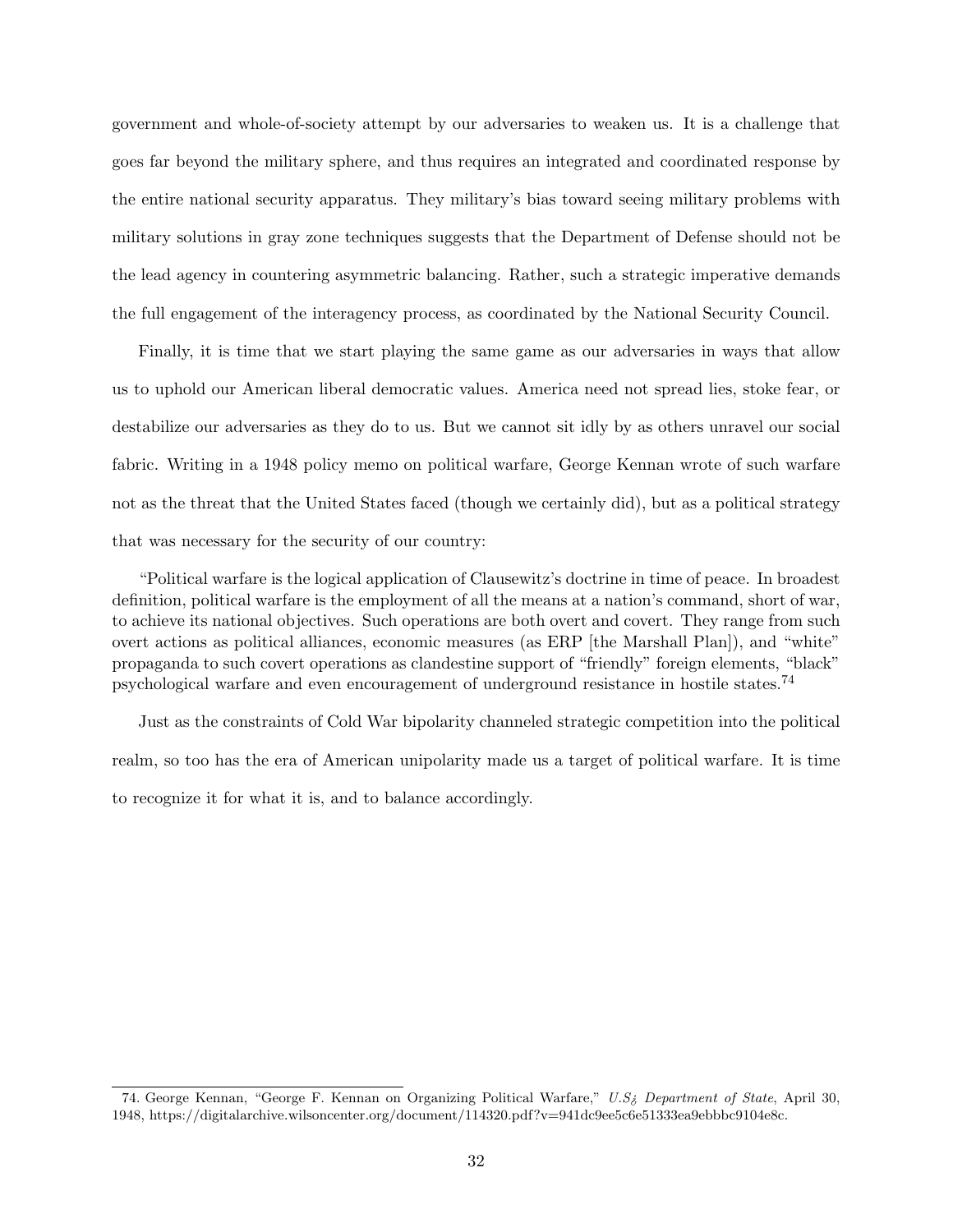# Works Cited

- Allison, Graham. "Conceptual Models and the Cuban Missile Crisis." The American Political Science Review 63, no. 3 (1969): 689–718.
	- . Essence of Decision. Boston: Little, Brown, / Co., 1971.
- AOWG. "Ambiguous Threats and External Influences in the Baltic States Phase 2: Assessing the Threat (Unclassified)," October 1, 2015. Accessed January 5, 2016. http://www.stratcomcoe. org/ambiguous-threats-and-external-influences-baltic-states.
- Asymmetric Warfare Group, U.S. Army. "Russian New Generation Warfare Handbook," 2016. https://info.publicintelligence.net/AWG-RussianNewWarfareHandbook.pdf.
- Bartkowski, Marciej. "Nonviolent Civilian Defense to Counter Russian Hybrid Warfare." Johns Hopkins University Center for Advanced Governmental Studies, March 1, 2015. Accessed February 9, 2016. http://advanced. jhu.edu/academics/graduate - degree - programs/global security-studies/program-resources/publications/white-paper-maciej-bartkowski/.
- Bartles, Charles K. "Getting Gerasimov Right." Military Review, January-February 2016.
- Bender, Bryan. "The Secret U.S. Army Study That Targets Moscow." Politico Magazine, April 14, 2016. https://www.politico.com/magazine/story/2016/04/moscow-pentagon-us-secret-study-213811?o=1.
- Breland, Ali. "Thousands attended protest organized by Russians on Facebook." The Hill, October 31, 2017. http: / / thehill.com /policy / technology / 358025 - thousands - attended - protest organized-by-russians-on-facebook.
- Brooks, Stephen, and William C Wohlforth. "Hard times for soft balancing." International security 30, no. 1 (2005): 72–108.
- Coalson, Robert. "Top Russian General Lays Bare Putin's Plan for Ukraine." Huffington Post, November 2, 2014. Accessed November 15, 2015. http: / /www.huffingtonpost.com / robert coalson/valery-gerasimov-putin-ukraine b 5748480.html.
- Connell, Mary Ellen, and Ryan Evans. "Russia's Ambiguous Warfare and Implications for the U.S. Marine Corps." Marine Corps University Journal 7, no. 1 (2016): 30–45.
- Crawford, Timothy W. "Preventing enemy coalitions: How wedge strategies shape power politics." International Security 35, no. 4 (2011): 155–189.
- . "Wedge Strategy, Balancing, and the Deviant Case of Spain, 1940–41." Security Studies 17, no. 1 (2008): 1–38.
- Deep, Alex. "Hybrid war: Old concept, new techniques." Small Wars Journal, March 2, 2015. Accessed November 15, 2015. http://smallwarsjournal.com/jrnl/art/hybrid-war-old-conceptnew-techniques.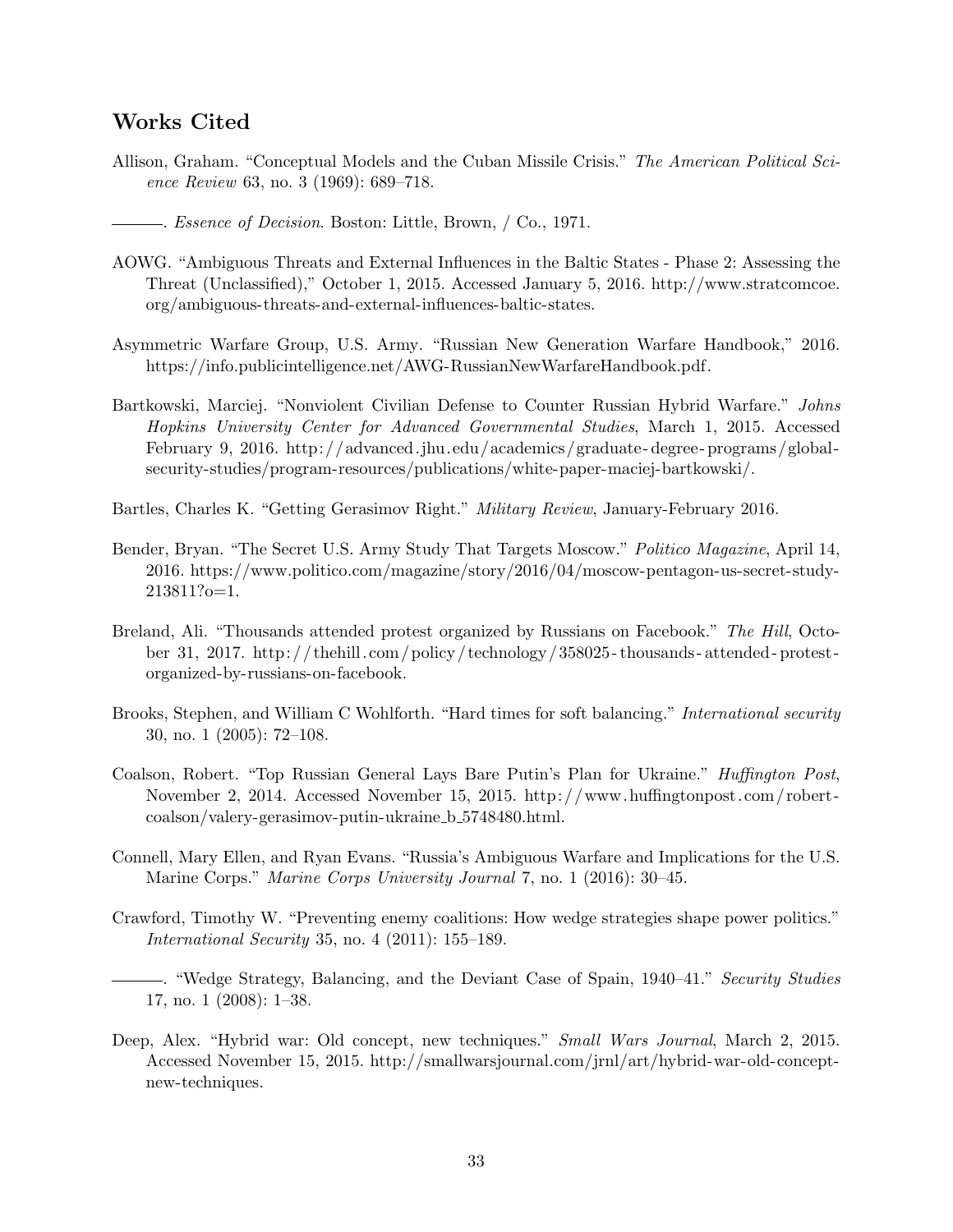- Emmott, Robin, and Andrius Sytas. "Russia's Zapad war games unnerve the west." Reuters, September 13, 2017. https://www.reuters.com/article/us- russia- nato/russias- zapad- wargames-unnerve-the-west-idUSKCN1BO1OG.
- Ferguson, Chaka. "The strategic use of soft balancing: the normative dimensions of the Chinese– Russian 'strategic partnership'." Journal of Strategic Studies 35, no. 2 (2012): 197–222.
- Freier, Nathan P., ed. Outplayed: Regaining Strategic Initiative in the Gray Zone. U.S. Army War College Press, 2016. https://ssi.armywarcollege.edu/pubs/display.cfm?pubID=1325.
- Galeotti, Mark. "I'm sorry for creating the Gerasimov Doctrine." Foreign Policy Magazine, March 5, 2018. http://foreignpolicy.com/2018/03/05/im-sorry-for-creating-the-gerasimov-doctrine/.
- . "The Gerasimov Doctrine and Russian Non-Linear War." In Moscow's Shadows, July 26, 2014. https://inmoscowsshadows.wordpress.com/2014/07/06/the- gerasimov-doctrine- andrussian-non-linear-war/.
- . "The mythical Gerasimov Doctrine and the language of threat." Critical Studies on Security, 2018, 1–5.
- Gerasimov, Valery. "Tsennost' nauki v predvidezhenii." Voenno-promyshlennyi Kur'er, February 26, 2013. Accessed February 19, 2016. http://vpk-news.ru/articles/14632.
- Glenn, Russell. "Thoughts on Hybrid Conflict." Small Wars Journal, February 24, 2009. Accessed November 15, 2015. http://smallwarsjournal.com/mag/docs-temp/188-glenn.pdf.
- Hendrix, Jerry. "When Putin Invades the Baltics." The National Interest, February 5, 2018. https: //www.nationalreview.com/magazine/2018/02/05/vladimir-putin-invade-baltics/.
- Hobbes, Thomas. Leviathan. Edited by Richard Tuck. Cambridge: Cambridge University Press, 1996.
- Hoffman, Frank G. Conflict in the 21st century: The rise of hybrid wars. Arlington, VA: Potomac Institute for Policy Studies, 2007. Accessed November 15, 2015. http://www.potomacinstitute. org/images/stories/publications/potomac hybridwar 0108.pdf.
- . "Hybrid vs. compound war." Armed Forces Journal, October 1, 2009. Accessed January 23, 2016. http://www.armedforcesjournal.com/hybrid-vs-compound-war/.
- International Security Advisory Board, U.S. Department of State. "Report on Gray Zone Conflict," January 3, 2017. https://www.state.gov/documents/organization/266849.pdf.
- Jervis, Robert. "Cooperation Under the Security Dilemma." World Politics 30, no. 2 (1978): 167– 214.
- Kaufman, Stuart J, Richard Little, and William Curti Wohlforth. The balance of power in world history. New York: Palgrave MacMillan, 2007.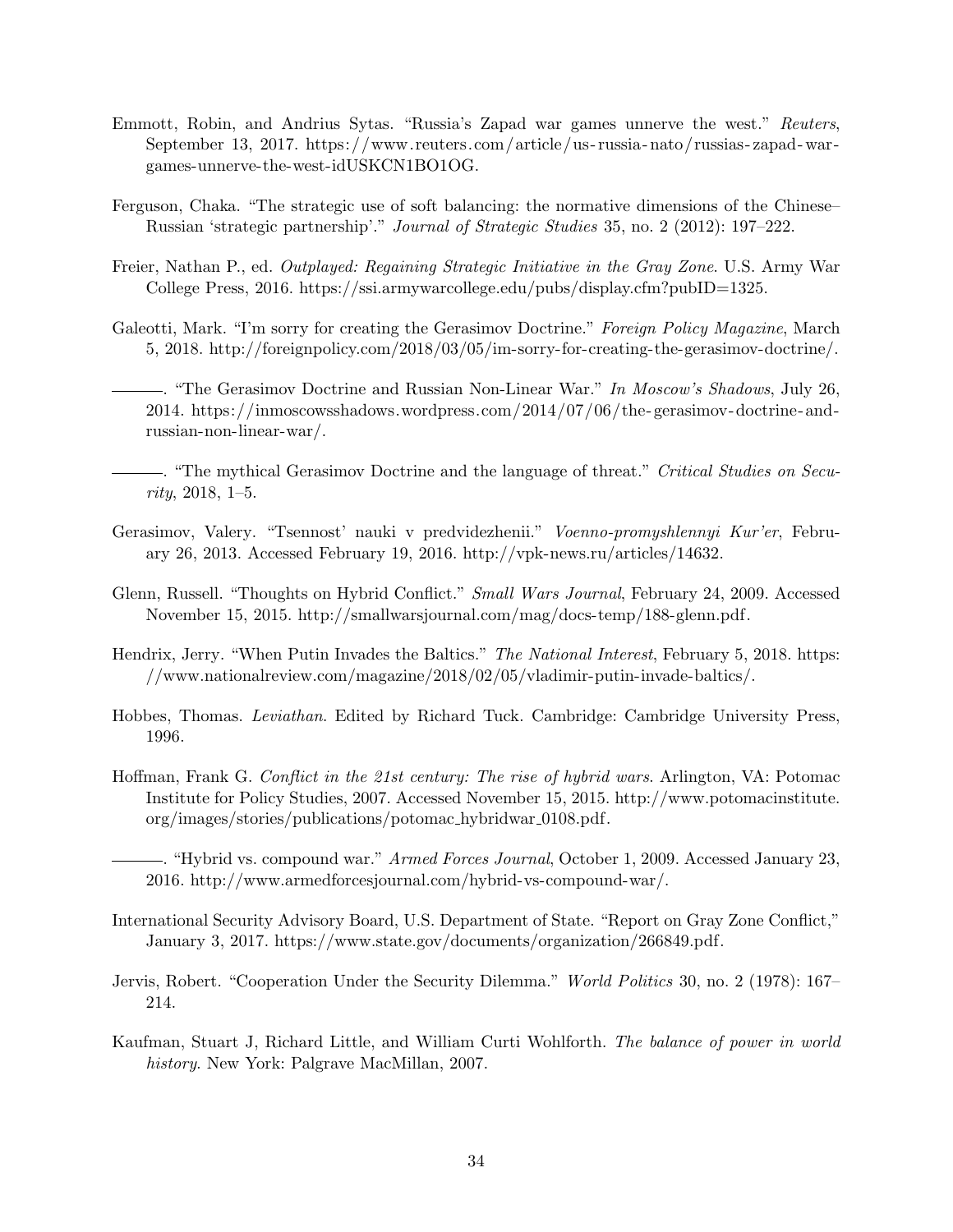- Kennan, George. "George F. Kennan on Organizing Political Warfare."  $U.S_{\delta}$  Department of State, April 30, 1948. https://digitalarchive.wilsoncenter.org/document/114320.pdf?v=941dc9ee5c6e51333ea9ebbbc!
- Kofman, Michael. "Russian Hybrid Warfare and Other Dark Arts." War on the Rocks, March 11, 2016. https://warontherocks.com/2016/03/russian-hybrid-warfare-and-other-dark-arts/.
- Kuklys, Mindaugas, and Raul Carstocea. "Instigations of Separatism in the Baltic States." European Centre for Minority Issues Brief, 2015. Accessed November 7, 2015. http://www.ecmi.de/ publications/detail/instigations-of-separatism-in-the-baltic-states-328/.
- Layne, Christopher. "The War on Terrorism and the Balance of Power: The Paradoxes of American Hegemony." In Balance of power: theory and practice in the 21st century, edited by Thazha Varkey Paul, James J Wirtz, and Michel Fortmann. Stanford University Press, 2004.
- Levy, Jack S, and William R Thompson. "Hegemonic threats and great-power balancing in Europe, 1495-1999." Security Studies 14, no. 1 (2005): 1–33.
- Lieber, Keir A, and Gerard Alexander. "Waiting for balancing: Why the world is not pushing back." International Security 30, no. 1 (2005): 109–139.
- McCuen, John J. "Hybrid wars." Military Review 88, no. 2 (2008): 107–113.
- McDermott, Roger N. "Does Russia have a Gerasimov doctrine?" Parameters 46, no. 1 (2016): 97.
- McKew, Molly. "The Gerasimov Doctrine." Politico Magazine, September/October 2017. https: //www.politico.com/magazine/story/2017/09/05/gerasimov-doctrine-russia- foreign-policy-215538.
- Mearsheimer, John. The tragedy of great power politics. Second edition. New York: WW Norton & Company, 2014.
- Morgenthau, Hans. Politics Among Nations. Seventh edition. Edited by Kenneth W. Thompson and W. David Clinton. New York: McGraw-Hill, 2006.
- Nexon, Daniel H. "The balance of power in the balance." *World Politics* 61, no. 2 (2009): 330–359.
- Pape, Robert A. "Soft balancing against the United States." *International security* 30, no. 1 (2005): 7–45.
- Paul, T.V. "Soft balancing in the age of US primacy." *International security* 30, no. 1 (2005): 46–71.
	- . "The Enduring Axioms of Balance of Power Theory and Their Contemporary Relevance." In Balance of power: theory and practice in the 21st century, edited by Thazha Varkey Paul, James J Wirtz, and Michel Fortmann. Stanford University Press, 2004.
- Peck, Michael. "This is the U.S. Army's Handbook for Defeating Russia in a War." The National Interest, September 22, 2017. http://nationalinterest.org/blog/the-buzz/the-us-armyshandbook-defeating-russia-war-22439.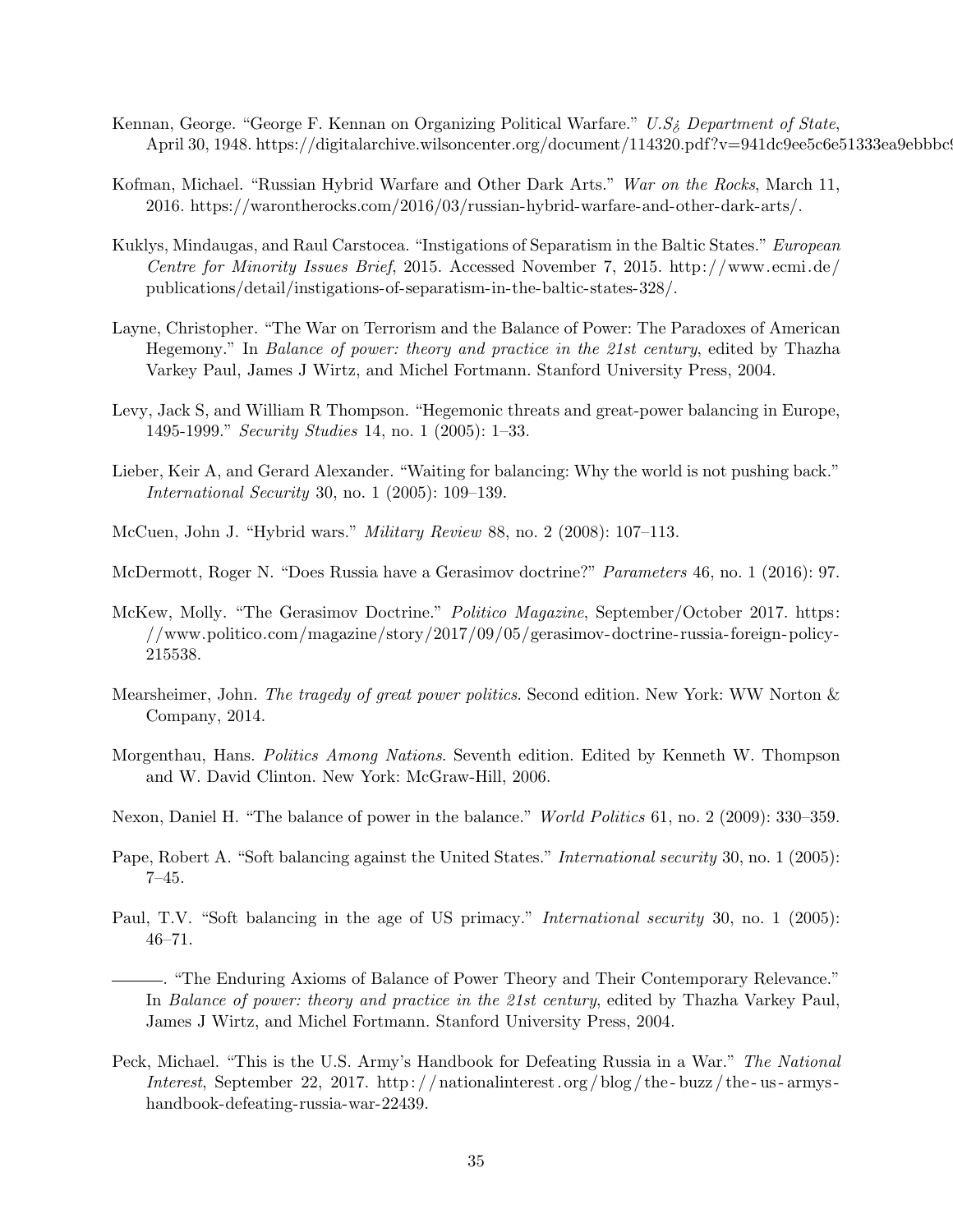- Perry, Brett. "Non-Linear Warfare in Ukraine: The Critical Role of Information Operations and Special Operations." Small Wars Journal, August 14, 2015. Accessed January 7, 2016. http:// smallwarsjournal.com/jrnl/art/non-linear-warfare-in-ukraine-the-critical-role-of-informationoperations-and-special-opera.
- Radin, Andrew. Hybrid Warfare in the Baltics. RAND Corporation, 2017.
- Schweller, Randall L. "The Balance of Power in World Politics." In Oxford Research Encyclopedia of Politics. 2016. doi:10.1093/acrefore/9780190228637.013.119. http://politics.oxfordre.com/ view/10.1093/acrefore/9780190228637.001.0001/acrefore-9780190228637-e-119..
- Snegovaya, Maria. "Putin's Information Warfare in Ukraine: Soviet Origins of Russia's Hybrid Warfare." Institute for the Study of War, September 21, 2015. Accessed January 7, 2016. http: / / understandingwar. org / report / putins - information - warfare - ukraine - soviet - origins russias-hybrid-warfare.
- Thucydides. History of the Peloponnesian War. New York: Penguin Books, 1972.
- Trenin, Dmitri. "Avoiding U.S.-Russia Military Escalation During the Hybrid War." Carnegie Endowment for International Peace, January 2018. http://carnegie.ru/2018/01/25/avoidingu.s.-russia-military-escalation-during-hybrid-war-pub-75277.
- United States Department of Justice. "Indictment: United States of America v. Internet Research Agency LLC et al," February 16, 2018. https://www.justice.gov/file/1035477/download.
- United States Special Operations Command. "Little Green Men: A Primer on Modern Russian Unconventional Warfare, Ukraine 2013-2014," 2015. https://publicintelligence.net/usasoclittle-green-men/.
- U.S. Special Operations Command. "The Gray Zone," September 9, 2015. https://info.publicintelligence. net/USSOCOM-GrayZones.pdf.
- Valenta, Jiri, and Leni Valenta. "Russia's Strategic Advantage in the Baltics: A Challenge to NATO." BESA Mideast Security and Policy Studies, no. 143 (2017). https://besacenter. org/mideast-security-and-policy-studies/russia-baltics-nato/.
- Walt, Stephen M. "Alliance formation and the balance of world power." *International security* 9, no. 4 (1985): 3–43.
- Walt, Stephen M. The Origins of Alliances. Cornell studies in security affairs. Ithaca: Cornell University Press, 1987.
- Waltz, Kenneth. Theory of International Politics. Reissued edition. Long Grove, IL: Waveland Press, 2010.
- Waltz, Kenneth N. "Why Iran Should Get the Bomb." Foreign Affairs, July/August 2012 2012. Accessed May 22, 2017.